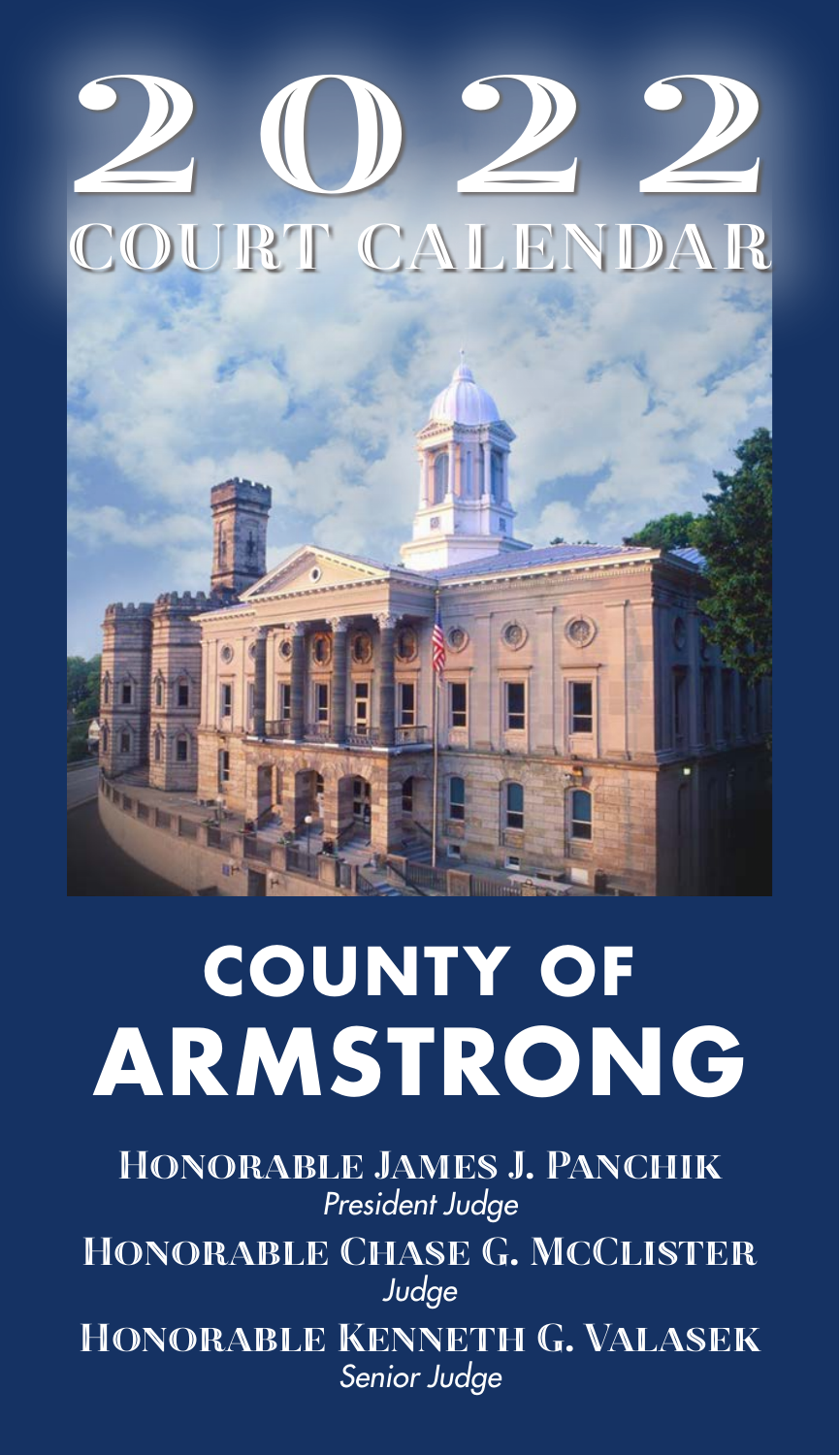|    |    |    | JANUARY  |    |    |    |    |    |    | JULY   |    |    |               |
|----|----|----|----------|----|----|----|----|----|----|--------|----|----|---------------|
| S  | M  |    | w        |    | F  | s  | S  | M  |    | W      |    | F  | s             |
|    |    |    |          |    |    |    |    |    |    |        |    | 1  | $\mathcal{P}$ |
| 2  | 3  | 4  | 5        | 6  |    | 8  | 3  | 4  | 5  | 6      |    | 8  | 9             |
| 9  | 10 | 11 | 12       | 13 | 14 | 15 | 10 | 11 | 12 | 13     | 14 | 15 | 16            |
| 16 |    | 18 | 19       | 20 | 21 | 22 | 17 | 18 | 19 | 20     | 21 | 22 | 23            |
| 23 | 24 | 25 | 26       | 27 | 28 | 29 | 24 | 25 | 26 | 27     | 28 | 29 | 30            |
| 30 | 31 |    |          |    |    |    | 31 |    |    |        |    |    |               |
|    |    |    | FEBRUARY |    |    |    |    |    |    | AUGUST |    |    |               |
| -S | M  |    | W        |    | F  | s  | s  | M  |    | W      |    | F  | S             |
|    |    |    | っ        | 3  | 4  | 5  |    | 1  | 2  | 3      | 4  | 5  | 6             |
| 6  |    | 8  | 9        | 10 |    | 12 |    | 8  | 9  | 10     |    |    |               |

 14 15 16 17 18 19 21 22 23 24 25 26 15 16 17 18 19 20 22 23 24 25 26 27 28 29 30 31

| <b>MARCH</b> |    |     |             |             |     |    |     | <b>SEPTEMBER</b> |    |    |          |    |    |
|--------------|----|-----|-------------|-------------|-----|----|-----|------------------|----|----|----------|----|----|
|              |    |     | w           |             |     |    |     |                  |    | w  |          |    |    |
|              |    | 1.  |             | 3           |     | h  |     |                  |    |    |          |    |    |
|              |    | 8   | 9           | 10          | -11 | 12 |     | 5                | 6  |    | 8        | 9  | 10 |
| 13           | 14 |     | 15 16 17 18 |             |     | 19 | 11  | 12               | 13 | 14 | 15       | 16 |    |
| 20           | 21 | 22. |             | 23 24 25 26 |     |    | 18  | 19               | 20 |    | 21 22 23 |    | 24 |
|              |    | ာဝ  |             |             |     |    | 25. | 26.              |    | 28 | -29      | 30 |    |

27 28

|              |    |                      | <b>APRIL</b> |             |   |    |      |             | <b>OCTOBER</b>    |                |   |    |
|--------------|----|----------------------|--------------|-------------|---|----|------|-------------|-------------------|----------------|---|----|
|              | M  |                      | w            |             |   |    |      | M           |                   | W              | Е | s. |
|              |    |                      |              |             |   |    |      |             |                   |                |   |    |
| $\mathbf{3}$ |    | 4 5 6 7              |              |             | 8 | -9 |      | 2 3 4 5 6 7 |                   |                |   | -8 |
| 10           |    | 11 12 13 14 15 16    |              |             |   |    | 9    | 10          | 11 12 13 14       |                |   | 15 |
| 17           | 18 | 19                   |              | 20 21 22 23 |   |    | 16 - | 17          |                   | 18 19 20 21 22 |   |    |
|              |    | 24 25 26 27 28 29 30 |              |             |   |    | 23   |             | 24 25 26 27 28 29 |                |   |    |
|              |    |                      |              |             |   |    | 30   |             |                   |                |   |    |

| MAY |   |       |    |                 |     |    |     | <b>NOVEMBER</b> |                 |    |             |    |     |
|-----|---|-------|----|-----------------|-----|----|-----|-----------------|-----------------|----|-------------|----|-----|
|     |   |       | w  |                 |     |    |     | M               |                 | W  |             |    | S.  |
|     |   | 3     | 4  | 5               |     |    |     |                 |                 |    | 3           | 4  | -5. |
| 8   | 9 | 10    | 11 | 12 <sup>°</sup> | 13  | 14 |     | 67              | 8               | 9  | 10          | 11 | 12  |
| 15  |   | 16 17 |    | 18 19           | 20. | 21 | 13  | 14              | 15              |    | 16 17       | 18 | 19  |
| 22. |   | 23 24 |    | 25 26 27        |     | 28 | 20. | -21             | 22 <sub>2</sub> |    | 23 24 25 26 |    |     |
| 29  |   |       |    |                 |     |    |     |                 | 29              | 30 |             |    |     |

| JUNE |     |    |                |               |             |    |  |    | <b>DECEMBER</b> |    |               |          |    |      |
|------|-----|----|----------------|---------------|-------------|----|--|----|-----------------|----|---------------|----------|----|------|
|      |     |    | w              |               |             |    |  |    |                 |    | W             |          |    |      |
|      |     |    | $\overline{1}$ | $\mathcal{L}$ |             | 4  |  |    |                 |    |               |          |    |      |
| 5.   | -6  |    | 8              | 9             | 10          | 11 |  |    | 5               | 6  | $\frac{1}{2}$ | 8        | 9  | 10   |
| 12   | 13  | 14 |                |               | 15 16 17    | 18 |  | 11 | 12              | 13 | 14            | 15 16    |    | -17  |
| 19   | 20. | 21 |                |               | 22 23 24 25 |    |  | 18 | 19              | 20 |               | 21 22 23 |    | - 24 |
| 26   |     | 28 | 29.            | $30^{\circ}$  |             |    |  |    | 25 26 27        |    |               | 28 29    | 30 | -31  |

## 2022 **COUNTY OF ARMSTRONG 2022 HOLIDAY SCHEDULE**

| Martin Luther King Day  Monday, January 17, 2022  |  |
|---------------------------------------------------|--|
| All President's Day Monday, February 21, 2022     |  |
|                                                   |  |
|                                                   |  |
|                                                   |  |
|                                                   |  |
|                                                   |  |
|                                                   |  |
|                                                   |  |
| Thanksgiving Day  Thursday, November 24, 2022     |  |
| Day after Thanksgiving  Friday, November 25, 2022 |  |
| Christmas Holiday  Friday, December 23, 2022      |  |
| Christmas Holiday  Monday, December 26, 2022      |  |
| New Year's Day 2023  Monday, January 2, 2023      |  |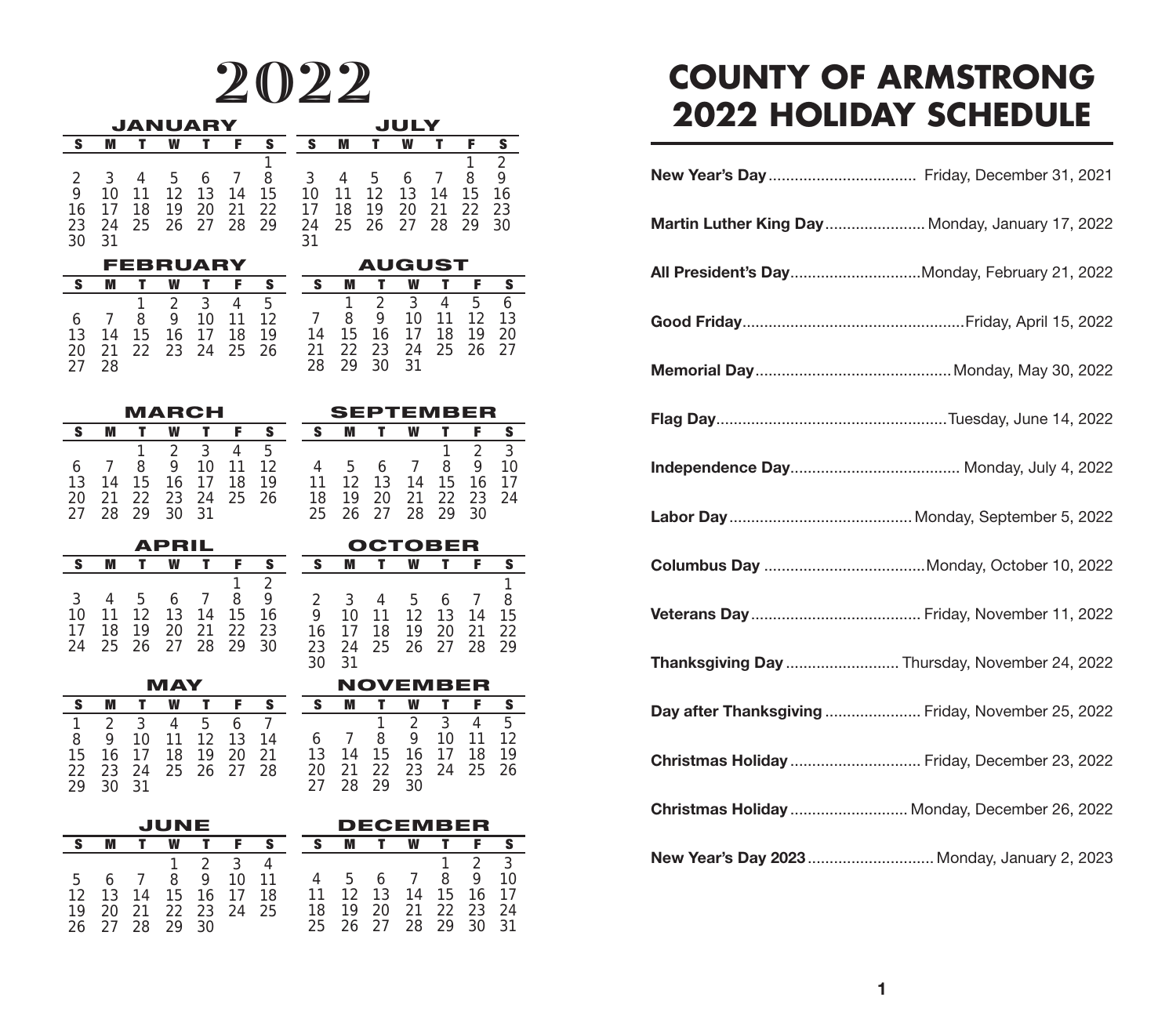#### **COURTHOUSE SWITCHBOARD DIAL 724-548-**

| Behavioral and Developmental Health Program 3454 |         |
|--------------------------------------------------|---------|
|                                                  |         |
|                                                  |         |
|                                                  |         |
|                                                  |         |
|                                                  |         |
|                                                  |         |
|                                                  |         |
|                                                  |         |
|                                                  |         |
|                                                  |         |
| <b>County Detectives</b>                         |         |
|                                                  |         |
|                                                  |         |
|                                                  |         |
| Judge Panchik, President Judge  3244             |         |
|                                                  |         |
|                                                  |         |
|                                                  |         |
|                                                  | or 3287 |
|                                                  |         |
|                                                  |         |
|                                                  | or 3328 |
|                                                  |         |
| <b>Department of Public Safety</b>               |         |
|                                                  |         |
|                                                  |         |
|                                                  |         |
|                                                  |         |
|                                                  |         |
|                                                  |         |
|                                                  |         |
|                                                  |         |

| <b>Finance/Purchasing</b>              |  |
|----------------------------------------|--|
|                                        |  |
| <b>Human Resource/Payroll</b>          |  |
|                                        |  |
| <b>IT Department</b>                   |  |
|                                        |  |
|                                        |  |
|                                        |  |
|                                        |  |
|                                        |  |
| Penn State Cooperative Extension  3447 |  |
|                                        |  |
|                                        |  |
|                                        |  |
|                                        |  |
|                                        |  |
|                                        |  |
|                                        |  |
|                                        |  |
|                                        |  |
|                                        |  |
|                                        |  |
|                                        |  |
|                                        |  |
|                                        |  |
|                                        |  |
|                                        |  |
|                                        |  |
|                                        |  |
|                                        |  |
|                                        |  |
|                                        |  |
|                                        |  |
|                                        |  |
| <b>Victim/Witness Advocate</b>         |  |
|                                        |  |
| <b>Voter Registration Office</b>       |  |
|                                        |  |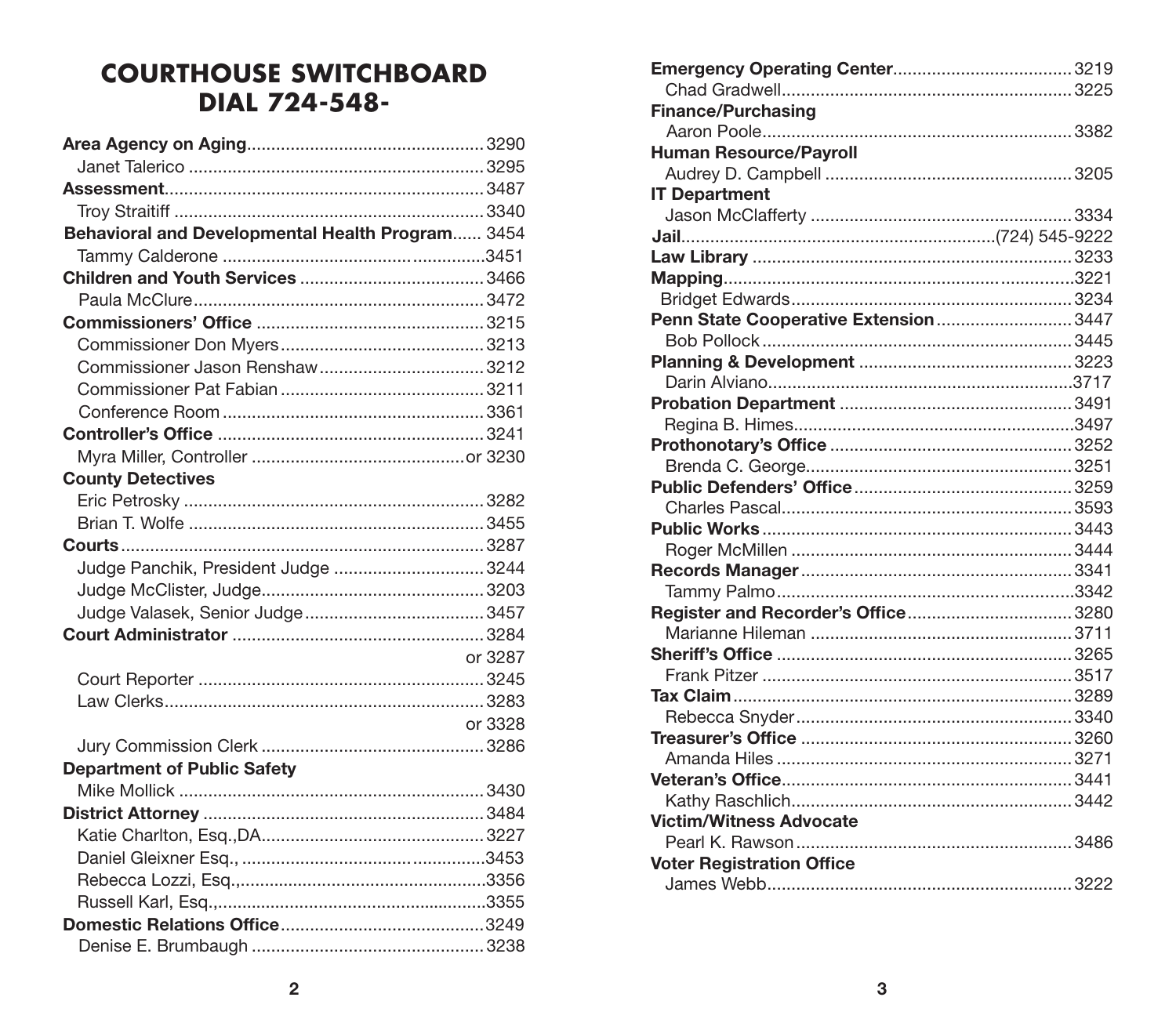| Jason Renshaw                                                |  |
|--------------------------------------------------------------|--|
| Pat Fabian                                                   |  |
|                                                              |  |
| Chief Clerk and County AdministratorAaron Poole              |  |
|                                                              |  |
|                                                              |  |
|                                                              |  |
|                                                              |  |
|                                                              |  |
| First Assistant District AttorneyDaniel Gleixner, Esq.       |  |
| Deputy Chief Assistant District Attorney Rebecca Lozzi, Esq. |  |
| Assitant District Attorney Russell Karl, Esq.                |  |
|                                                              |  |
|                                                              |  |
|                                                              |  |
|                                                              |  |
|                                                              |  |
|                                                              |  |
|                                                              |  |
|                                                              |  |
|                                                              |  |
|                                                              |  |

#### **COUNTY OFFICIALS COUNTY OFFICES, AGENCIES AND SERVICES**

| <b>Armstrong County Bar Association:</b>                     |                                                                         |
|--------------------------------------------------------------|-------------------------------------------------------------------------|
| <b>Armstrong County Legal Journal</b>                        |                                                                         |
|                                                              |                                                                         |
|                                                              |                                                                         |
|                                                              |                                                                         |
| <b>Behavioral and Developmental Health Program</b>           |                                                                         |
|                                                              |                                                                         |
| <b>Children &amp; Youth Services Paula McClure, Director</b> |                                                                         |
|                                                              |                                                                         |
|                                                              | Brian T. Wolfe                                                          |
|                                                              |                                                                         |
| Human Resource Manager Audrey D. Campbell                    |                                                                         |
|                                                              |                                                                         |
|                                                              |                                                                         |
|                                                              |                                                                         |
| Planning & Development Agency Darin Alviano                  |                                                                         |
|                                                              | Preston T. Younkins, Esg.<br>Debra L. Yost, Esg.<br>James H. Wray, Esq. |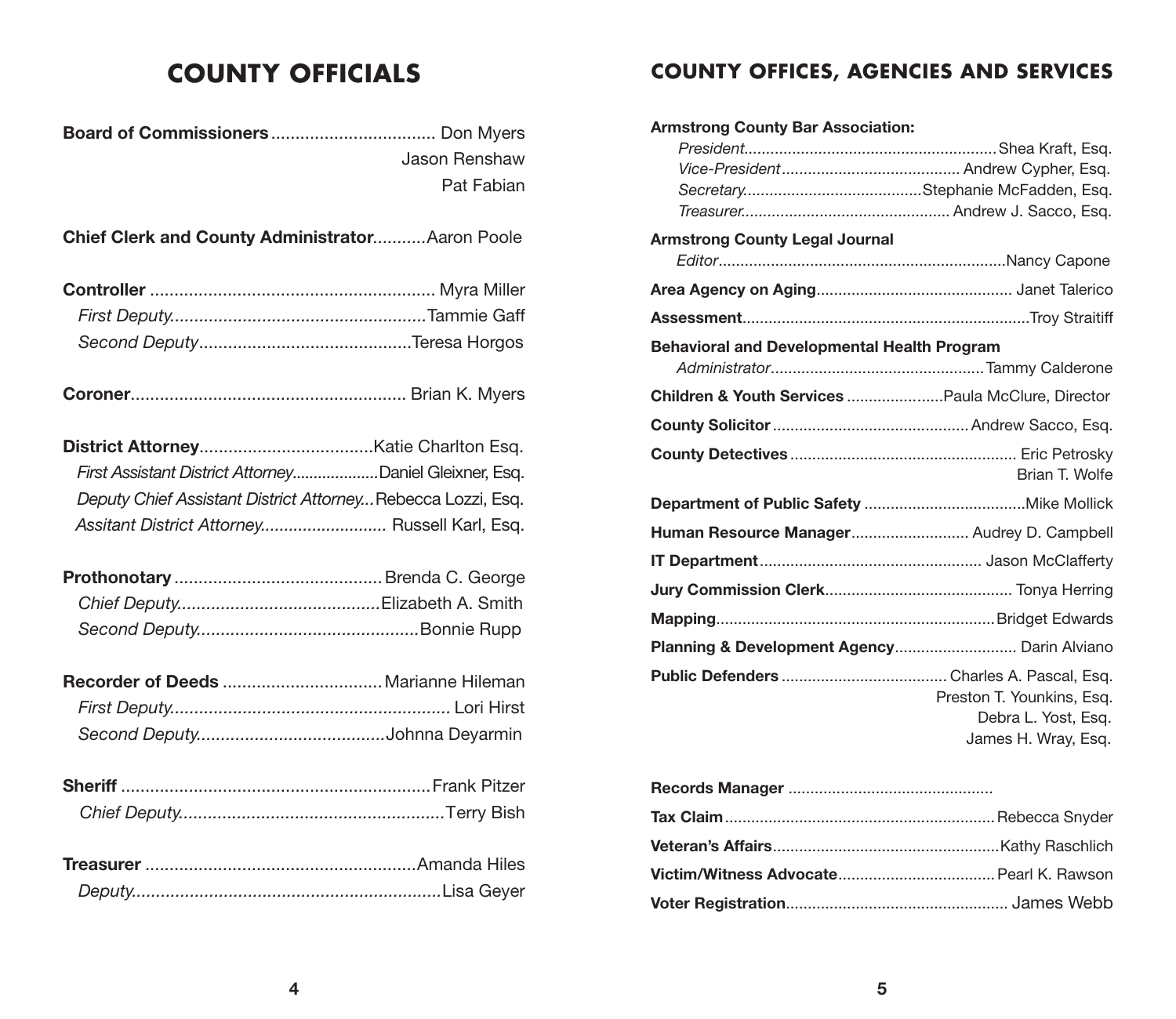#### **THINGS TO KNOW ABOUT THE COURT AND ITS CALENDAR**

COURTHOUSE HOURS are from 8:00 a.m. to 4:30 p.m., Monday through Friday.

MOTIONS COURT is conducted every Tuesday and Friday at 8:30 a.m., unless otherwise noted in this calendar.

**JURY SELECTION** for both criminal and civil trials to be held in any month will commence at 9:00 a.m. on the single date noted each month as the "Jury Selection" date in this calendar.

PDQ'S (Pleas Done Quickly) will be received by the Court on the same day as formal Arraignments are conducted.

CRIMINAL CASE STATUS CONFERENCES will usually be conducted twice monthly to afford defendants, defense counsel, the District Attorney, police officers and victims to discuss possible non-trial resolutions.

LOCAL RULES OF COURT have been published. They are regularly updated. They can be found on the Court's website at **www.accourts.com**.

LIST OF LOCAL COUNSEL can be obtained at the Prothonotary / Clerk of Courts Office or at www.co.armstrong.pa.us

#### **THE COURT AND STAFF**

| The Honorable James J. Panchik  President Judge                                                |                                         |               |
|------------------------------------------------------------------------------------------------|-----------------------------------------|---------------|
| The Honorable Chase G. McClister  Judge                                                        |                                         |               |
| The Honorable Kenneth G. Valasek Senior Judge                                                  |                                         |               |
| Court Administrator  Brandi C. Benton                                                          |                                         |               |
| Assistant Court AdministratorSusan A. Davis                                                    |                                         |               |
| President Judge Judicial Assistant Tammy L. Fink                                               |                                         |               |
|                                                                                                |                                         |               |
|                                                                                                |                                         |               |
|                                                                                                |                                         |               |
|                                                                                                |                                         |               |
| Senior Law Clerk  Dennis Buffone, Esq.                                                         |                                         |               |
|                                                                                                |                                         |               |
|                                                                                                |                                         |               |
|                                                                                                |                                         |               |
|                                                                                                |                                         |               |
| Clerk of Orphans' CourtMarianne Hileman                                                        |                                         |               |
|                                                                                                |                                         |               |
| Domestic Relations Officer  Denise E. Brumbaugh                                                |                                         |               |
|                                                                                                |                                         |               |
| <b>Executive Director</b><br>of Adult and Juvenile Probation Regina Himes                      |                                         |               |
| <b>Assistant Director</b><br>Assistant Director<br>of Adult Probation.  Christopher Franceschi |                                         |               |
| <b>Assistant Director</b>                                                                      |                                         |               |
|                                                                                                |                                         |               |
|                                                                                                | Nick Dorazio Cherie Platko Kathy Dreyer |               |
| Connie McMaster                                                                                | <b>Bernadine Strong</b>                 | Sheila Markel |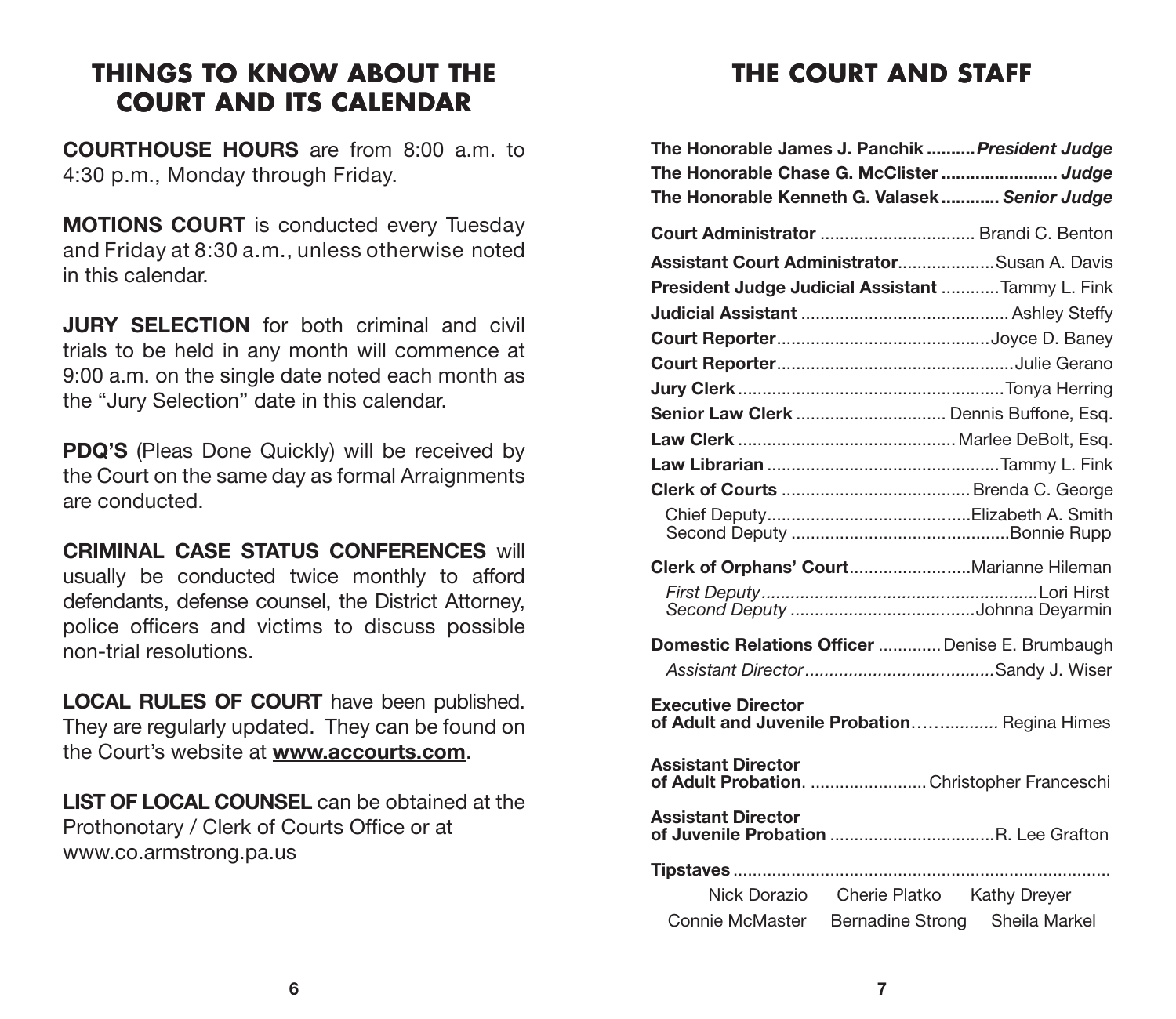**JANUARY 2022**

| <b>Monday</b>                       | <b>Tuesday</b>                                                                                        | Wednesday                               | Thursday                | Friday                   | Sat. / Sun. |
|-------------------------------------|-------------------------------------------------------------------------------------------------------|-----------------------------------------|-------------------------|--------------------------|-------------|
| 3<br>• CGM CYF AM                   | 5<br>$\overline{I}$<br>4<br>6<br>• ARD and PLEA<br>· JJP JUVENILE<br>• JJP Sentence<br>$\bullet$ PLEA |                                         | 8                       |                          |             |
| • CGM VETERAN'S                     |                                                                                                       | $\bullet$ PFA                           |                         | <b>CGM SUPPORT CMPTS</b> | 9           |
| 10 <sup>°</sup><br>· Jury Selection | $\overline{11}$<br>· Jury Trials                                                                      | 12<br>• Jury Trials                     | 13<br>• Jury Trials     | 14<br>• Jury Trials      | 15          |
|                                     |                                                                                                       | Arraignments & PDQ<br>$\bullet$ PFA     |                         | • CGM Sentence           | 16          |
| 17<br><b>HOLIDAY</b>                | 18<br>• CGM Sentence                                                                                  | 19<br>• Civ Jury Trials                 | 20<br>• Civ Jury Trials | 21<br>• Civ Jury Trials  | 22          |
| M L King Day                        | · JJP CYF AM<br>· JJP CRIM MISC                                                                       | $\bullet$ PFA                           | • Trial Conf            | $\bullet$ CCSC           | 23          |
| 24<br>• CGM CYF AM                  | 25<br>• JJP Sentence                                                                                  | 26<br>• CGM Juvenile                    | 27<br>• CGM Sentence    | 28<br>$\bullet$ CCSC     | 29          |
| • CGM Veteran's                     | • CGM CRIM MISC                                                                                       | · JJP SUPPORT CMPTS PM<br>$\bullet$ PFA | • DL Suspensions        |                          | 30          |
| 31<br>• Summary                     |                                                                                                       |                                         |                         |                          |             |
| · JJP CYF AM                        | 8                                                                                                     |                                         |                         | 9                        |             |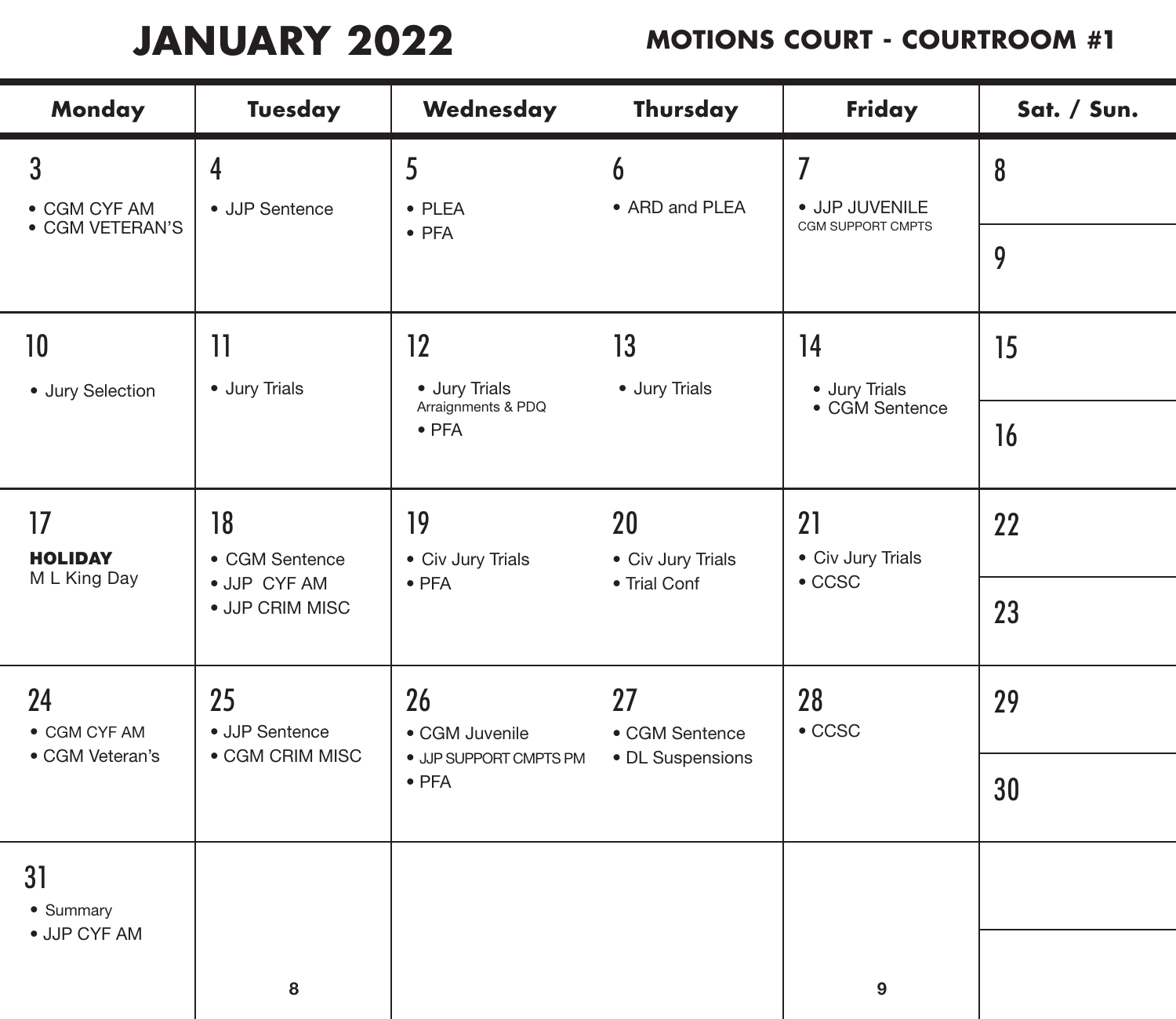**FEBRUARY 2022**

| <b>Monday</b>                           | <b>Tuesday</b>                          | Wednesday                                              | Thursday                           | Friday                                          | Sat. / Sun.      |
|-----------------------------------------|-----------------------------------------|--------------------------------------------------------|------------------------------------|-------------------------------------------------|------------------|
|                                         | • JJP Sentence                          | $\overline{2}$<br>$\bullet$ PLEA<br>$\bullet$ PFA      | 3<br>• ARD and PLEA                | 4<br>· JJP Juvenile<br><b>CGM Support CMPTS</b> | 5                |
|                                         |                                         |                                                        |                                    |                                                 | $\boldsymbol{6}$ |
| 7<br>· Jury Selection                   | 8<br>• Jury Trials                      | 9<br>• Jury Trials<br>ARRAIGNMENTS & PDQ               | 10<br>• Jury Trials                | 11<br>· Jury Trials                             | 12               |
|                                         |                                         | $\bullet$ PFA                                          |                                    | 13                                              |                  |
| 14<br>• CGM CYF AM<br>• CGM Veteran's   | 15<br>• JJP CYF AM<br>· JJP CRIM MISC   | 17<br>16<br>• CGM Juvenile<br><b>JJP Support CMPTS</b> | • CGM Sentence<br>• Trial Conf     | 18<br>• CGM Sentence                            | 19               |
|                                         |                                         | • Costs and Fines<br>$\bullet$ PFA                     |                                    |                                                 | 20               |
| 21<br><b>HOLIDAY</b><br>Presidents' Day | 22<br>• JJP Sentence<br>• CGM Crim Misc | 23<br>• STATE TRIAL<br><b>JUDGES CONF</b>              | 24<br>• STATE TRIAL<br>JUDGES CONF | 25<br>• STATE TRIAL<br><b>JUDGES CONF</b>       | 26               |
|                                         | · JJP CYF PM<br>$\bullet$ PFA           |                                                        | $\bullet$ CCSC                     | $\bullet$ CCSC                                  | 27               |
| 28<br>• Summary<br>• CGM CYF AM         |                                         |                                                        |                                    |                                                 |                  |
| • CGM Veteran's                         |                                         |                                                        |                                    |                                                 |                  |
|                                         | 10                                      |                                                        |                                    | 11                                              |                  |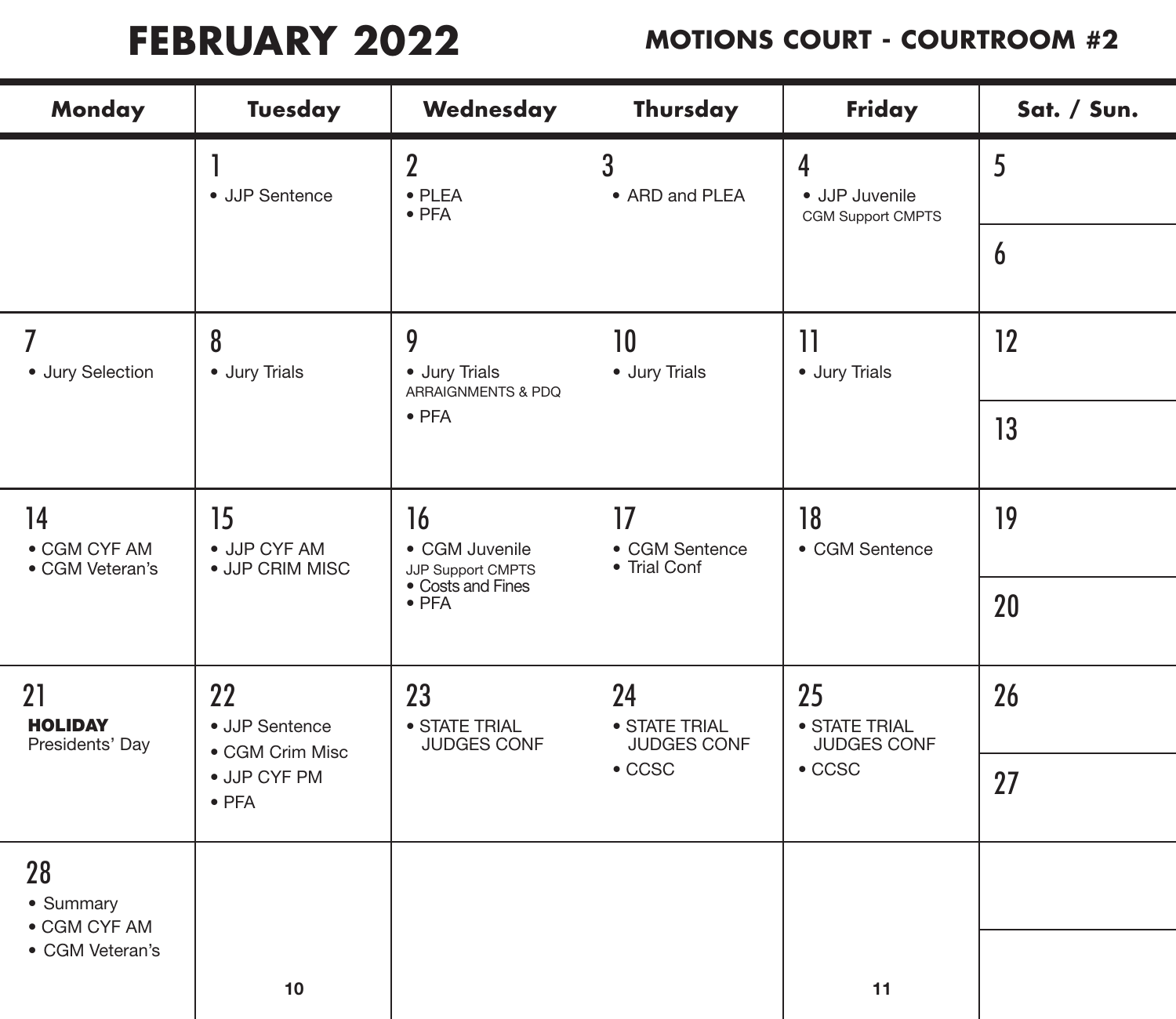**MARCH 2022**

| Monday                          | <b>Tuesday</b>                      | Wednesday                                                               | Thursday                             | Friday                                                | Sat. / Sun. |
|---------------------------------|-------------------------------------|-------------------------------------------------------------------------|--------------------------------------|-------------------------------------------------------|-------------|
|                                 | • JJP Sentence                      | $\overline{2}$<br>$\bullet$ PLEA<br>$\bullet$ PFA                       | 3<br>• ARD and PLEA                  | $\overline{4}$<br>· JJP Juvenile<br>CGM Support CMPTS | 5           |
|                                 |                                     |                                                                         |                                      |                                                       | 6           |
| 7<br>· Jury Selection           | 8<br>· Jury Trials                  | 9<br>• Jury Trials<br>Arraignments and PDQ'S                            | 10<br>· Jury Trials                  | 11<br>· Jury Trials                                   | 12          |
|                                 |                                     | $\bullet$ PFA                                                           |                                      |                                                       | 13          |
| 15<br>14<br>• Civil Jury Trials | • Civil Jury Trials<br>· JJP CYF AM | 17<br>16<br>• Civil Jury Trials<br>• Civil Jury Trials<br>$\bullet$ PFA |                                      | 18<br>• Civil Jury Trials<br>$\bullet$ CCSC           | 19          |
| • CGM CYF AM<br>• CGM Veteran's |                                     |                                                                         |                                      | 20                                                    |             |
| 21<br>· JJP CYF AM              | 22<br>• JJP Sentence                | 23<br>$\bullet$ PFA                                                     | 24<br>• CGM Sentence<br>• Trial Conf | 25<br>$\bullet$ CCSC                                  | 26          |
|                                 | • CGM Crim Misc                     |                                                                         |                                      |                                                       | 27          |
| 28<br>• Summary                 | 29<br>• CGM Sentence                | 30<br>• CGM Juvenile<br>JJP Support CMPTS                               | 31                                   |                                                       |             |
| • CGM CYF AM<br>• CGM Veteran's | • JJP CRIM MISC                     | $\bullet$ PFA                                                           |                                      |                                                       |             |
|                                 | 12                                  |                                                                         |                                      | 13                                                    |             |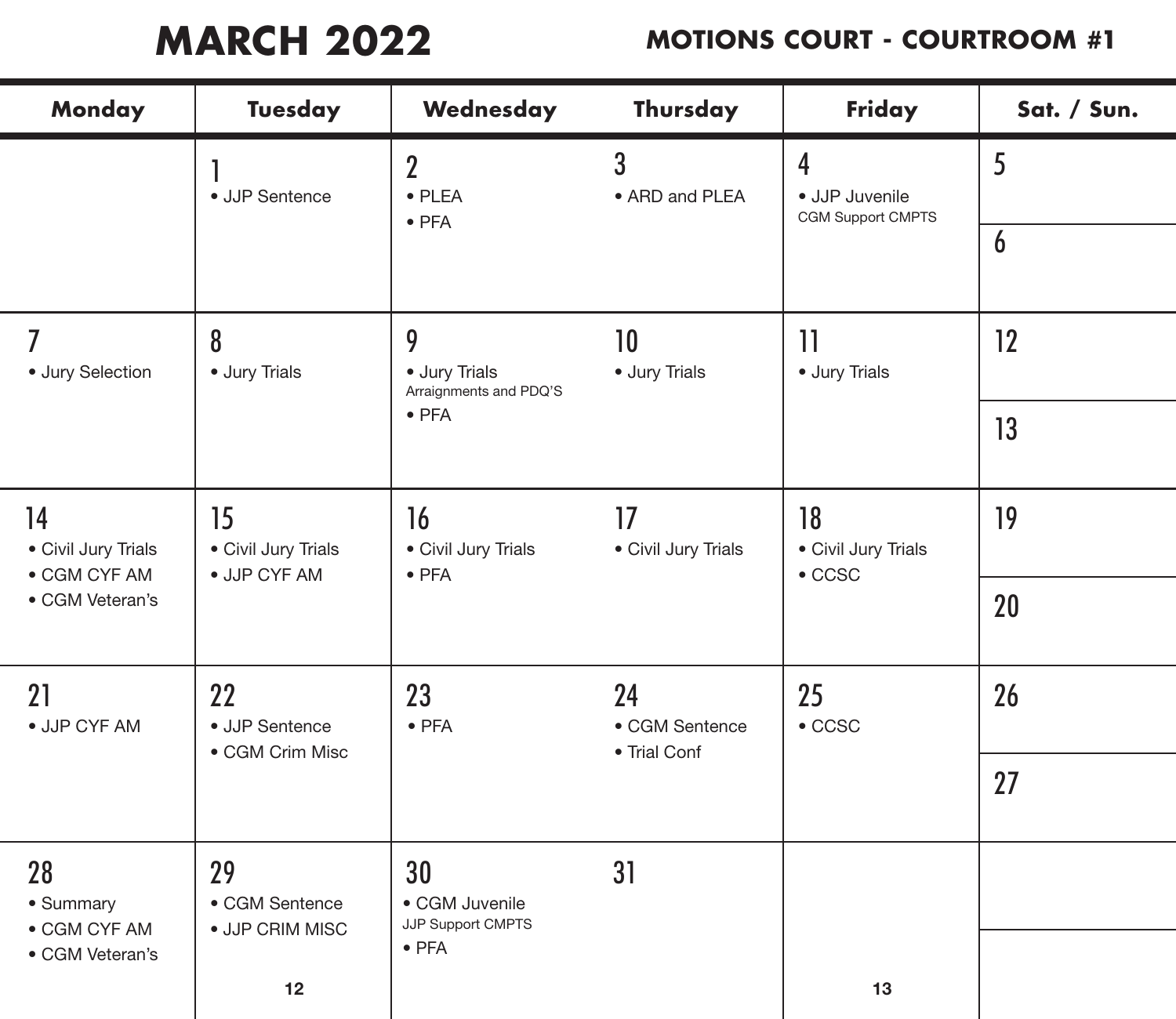**APRIL 2022**

| Monday                                                               | <b>Tuesday</b>            | Wednesday                                  | Thursday                                  | Friday                                   | Sat. / Sun.    |
|----------------------------------------------------------------------|---------------------------|--------------------------------------------|-------------------------------------------|------------------------------------------|----------------|
|                                                                      |                           |                                            |                                           | · JJP CYF AM                             | $\overline{2}$ |
|                                                                      |                           |                                            |                                           |                                          | $\overline{3}$ |
| 4<br>• CGM CYF AM                                                    | 5<br>• JJP Sentence       | 6<br>$\bullet$ PLEA<br>$\bullet$ PFA       | 7<br>ARD and PLEA                         | 8<br>· JJP Juvenile<br>CGM Support CMPTS | 9              |
| • CGM Veteran's                                                      |                           |                                            |                                           |                                          | 10             |
| 11<br>· Jury Selection                                               | $12 \,$<br>· Jury Trials  | 13<br>· Jury Trials<br>Arraignments & PDQ  | 14<br>· Jury Trials                       | 15<br><b>HOLIDAY</b><br>Good Friday      | 16             |
|                                                                      |                           | $\bullet$ PFA                              |                                           |                                          | 17             |
| 18<br>• Civil Jury Trials                                            | 19<br>• Civil Jury Trials | 20<br>• Civil Jury Trials<br>$\bullet$ PFA | 21<br>• Civil Jury Trials<br>• Trial Conf | 22<br>• Civil Jury Trials                | 23             |
| • CGM CYF AM<br>• CGM Sentence<br>• CGM Veteran's<br>· JJP Crim Misc |                           |                                            |                                           | $\bullet$ CCSC                           | 24             |
| 25<br>• Summary                                                      | 26<br>• JJP Sentence      | 27<br>• CGM Juvenile<br>JJP Support CMPTS  | 28<br>• CGM Sentence                      | 29<br>$\bullet$ CCSC                     | 30             |
| · JJP CYF AM                                                         | • CGM Crim Misc<br>14     | $\bullet$ PFA                              | • DL Suspensions                          | 15                                       |                |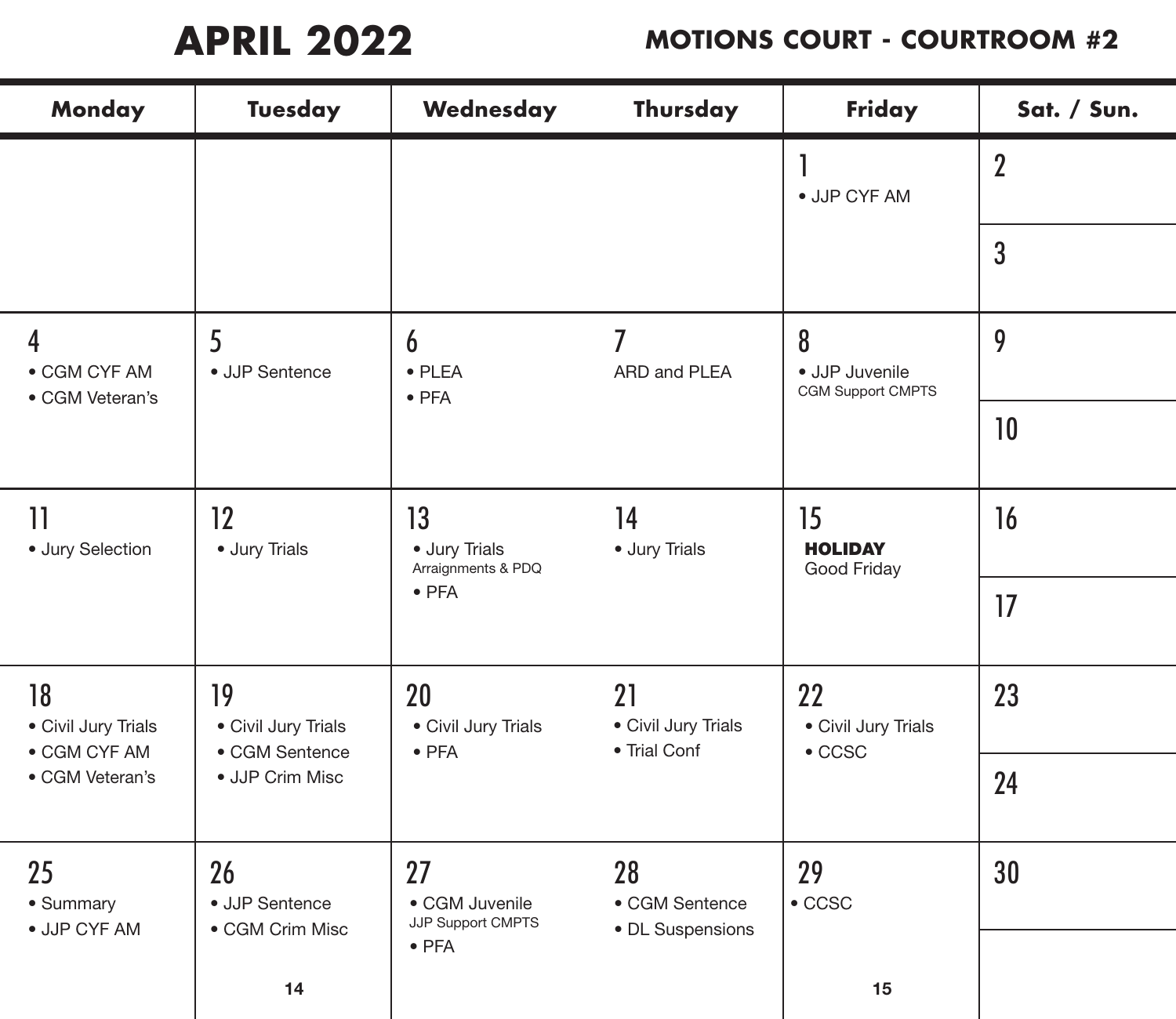**MAY 2022**

| <b>Monday</b>                                      | <b>Tuesday</b>                                                        | Wednesday                                                                                        | Thursday                  | Friday                                   | Sat. / Sun.    |
|----------------------------------------------------|-----------------------------------------------------------------------|--------------------------------------------------------------------------------------------------|---------------------------|------------------------------------------|----------------|
|                                                    |                                                                       |                                                                                                  |                           |                                          |                |
|                                                    |                                                                       |                                                                                                  |                           |                                          |                |
| $\overline{2}$<br>• CGM CYF AM                     | 3<br>• JJP Sentence                                                   | 4<br>$\bullet$ PLEA<br>$\bullet$ PFA                                                             | 5<br>• ARD and PLEA       | 6<br>· JJP Juvenile<br>JJP Support CMPTS | $\overline{I}$ |
|                                                    | • CGM Veteran's<br>• JJP CYF PM                                       |                                                                                                  |                           |                                          | 8              |
| 9<br>· Jury Selection                              | 10<br>· Jury Trials                                                   | 12<br>$\mathcal{V}$<br>· Jury Trials<br>· Jury Trials<br>Arraignments and PDQ'S<br>$\bullet$ PFA | 13                        | · Jury Trials                            | 14             |
|                                                    |                                                                       |                                                                                                  |                           | 15                                       |                |
| 16<br>• Civil Jury Trials                          | 17<br>• Civil Jury Trials                                             | 18<br>• Civil Jury Trials                                                                        | 19<br>• Civil Jury Trials | 20<br>• Civil Jury Trials                | 21             |
|                                                    | • Trial Conf<br>• CGM Sentence<br>$\bullet$ PFA                       | $\bullet$ CCSC                                                                                   | 22                        |                                          |                |
| • Summary<br>23<br>• CGM CYF AM<br>• CGM Veteran's | 24 • JJP Sentence                                                     | 25<br>• CGM Juvenile<br>JJP Support CMPTS                                                        | 26<br>• CGM Sentence      | 27<br>$\bullet$ CCSC                     | 28             |
| <b>HOLIDAY</b><br>30<br>Memorial Day               | · JJP Sentence<br>31<br>· JJP CYF PM<br>$\bullet$ CGM CRIM MISC<br>16 | $\bullet$ PFA                                                                                    | · JJP CRIM MISC           | 17                                       | 29             |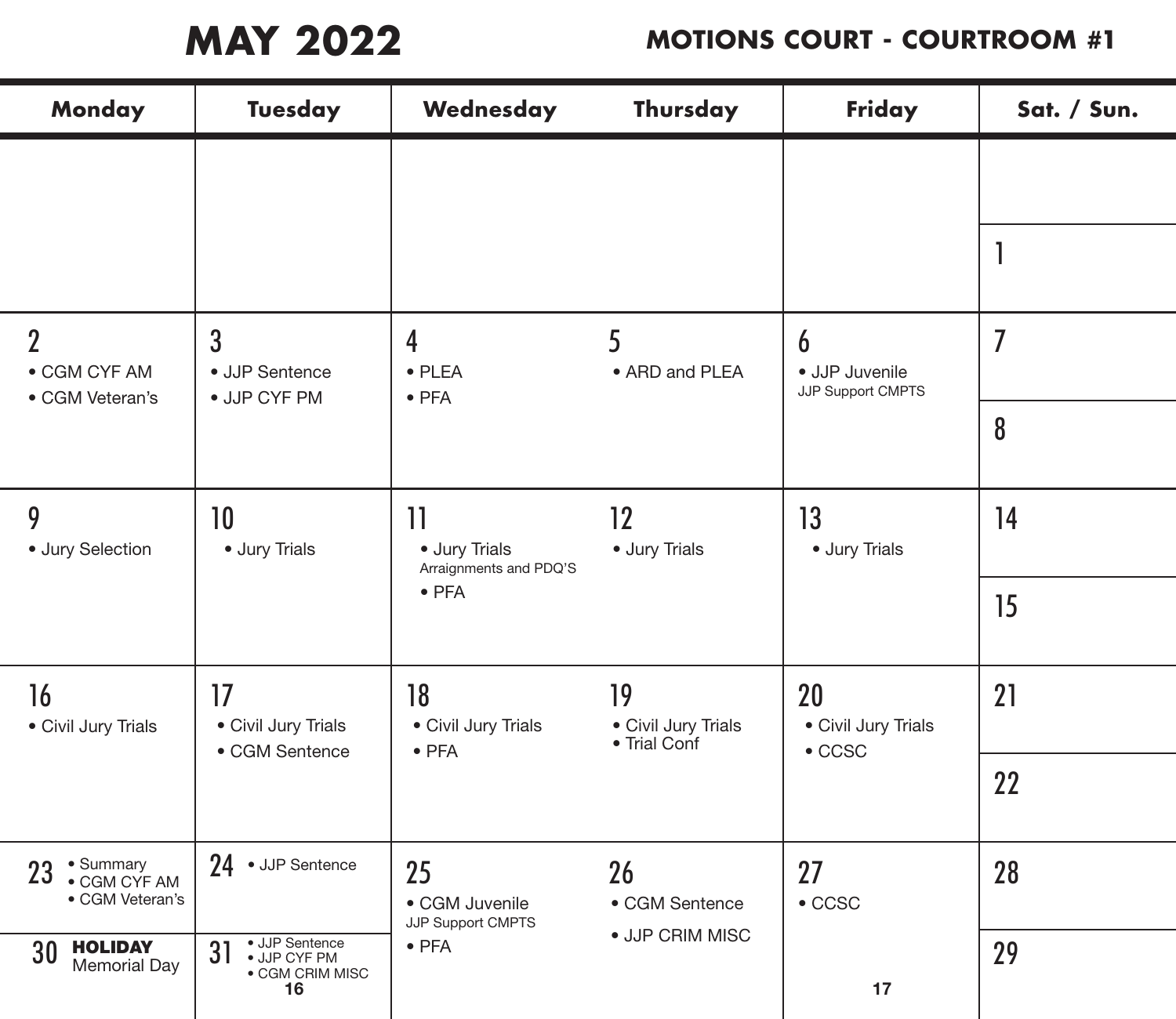**JUNE 2022**

| Monday                          | <b>Tuesday</b>             | Wednesday                                        | Thursday                             | Friday                                      | Sat. / Sun.    |
|---------------------------------|----------------------------|--------------------------------------------------|--------------------------------------|---------------------------------------------|----------------|
|                                 |                            | $\bullet$ PLEA<br>$\bullet$ PFA                  | $\overline{2}$<br>• ARD and PLEA     | 3<br>· JJP Juvenile<br>CGM Support CMPTS    | $\overline{4}$ |
|                                 |                            |                                                  |                                      |                                             | 5              |
| 6<br>· Jury Selection           | 7<br>· Jury Trials         | 8<br>· Jury Trials<br>Arraignments and PDQ'S     | 9<br>· Jury Trials                   | 10<br>· Jury Trials                         | $\mathbf{1}$   |
|                                 |                            | $\bullet$ PFA                                    |                                      |                                             | 12             |
| 13<br>14<br>• CIV Jury Trials   | <b>HOLIDAY</b><br>Flag Day | 15<br>16<br>• Civil Jury Trials<br>$\bullet$ PFA | • Civil Jury Trials                  | 17<br>• Civil Jury Trials<br>$\bullet$ CCSC | 18             |
| • CGM CYF AM<br>• CGM Veteran's |                            |                                                  |                                      |                                             | 19             |
| 20<br><b>STATE HOLIDAY</b>      | 21<br>• JJP Sentence       | 22<br>• Cost and Fines                           | 23<br>• CGM Sentence<br>• Trial Conf | 24<br>$\bullet$ CCSC                        | 25             |
| • CGM Crim Misc                 | · JJP CYF PM               | $\bullet$ PFA                                    |                                      |                                             | 26             |
| 27<br>• Summary                 | 28<br>• CGM Sentence       | 29<br>• CGM Juvenile<br>JJP Support CMPTS        | 30<br>· JJP CYF AM                   |                                             |                |
| • CGM CYF AM<br>• CGM Veteran's | · JJP CRIM MISC<br>18      | $\bullet$ PFA                                    |                                      | 19                                          |                |
|                                 |                            |                                                  |                                      |                                             |                |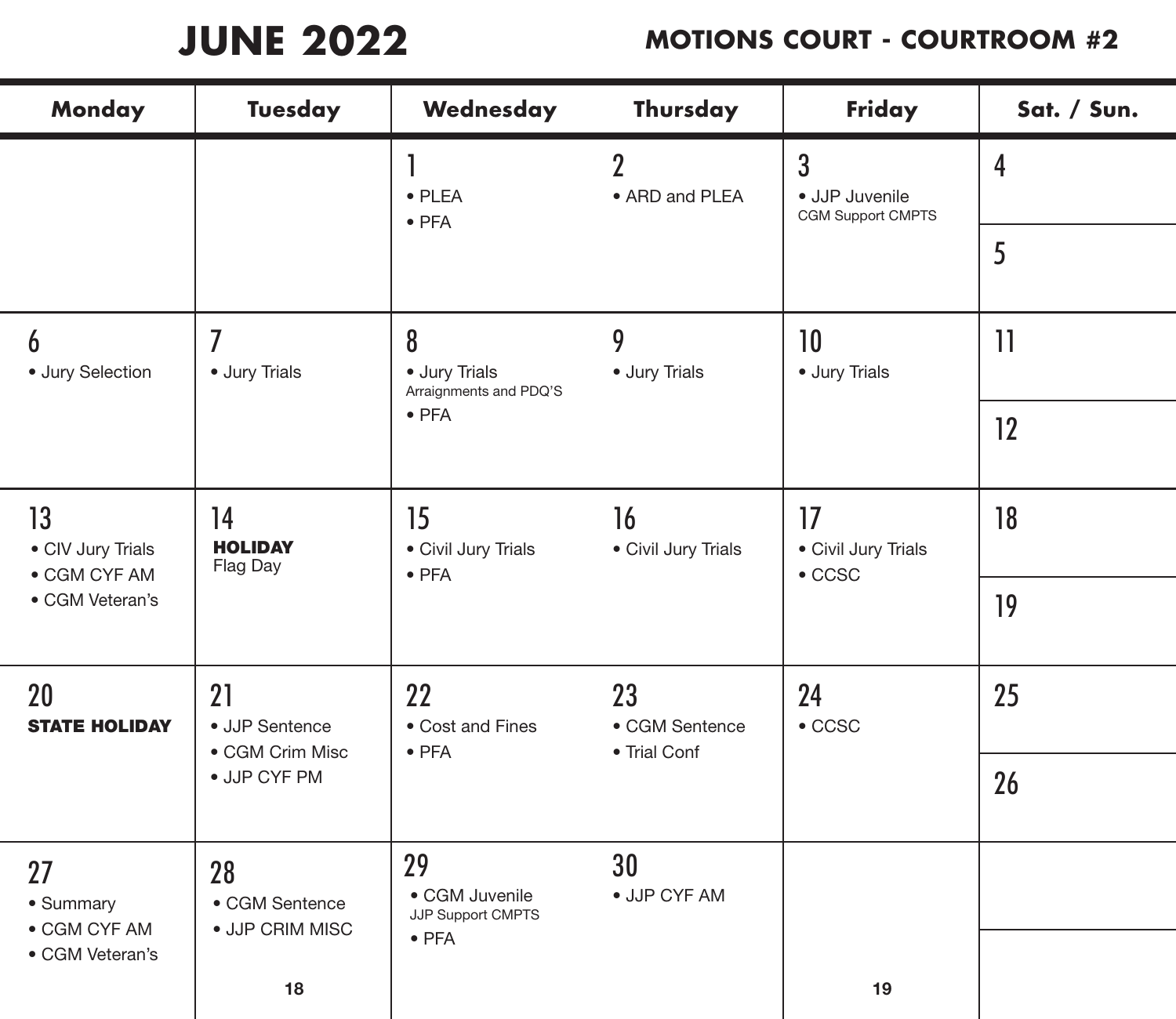**JULY 2022**

| <b>Monday</b>                                           | <b>Tuesday</b>                                                                        | Wednesday                                                                         | Thursday                                            | Friday                                            | Sat. / Sun.    |
|---------------------------------------------------------|---------------------------------------------------------------------------------------|-----------------------------------------------------------------------------------|-----------------------------------------------------|---------------------------------------------------|----------------|
|                                                         |                                                                                       |                                                                                   |                                                     |                                                   | $\overline{2}$ |
|                                                         |                                                                                       |                                                                                   |                                                     |                                                   | $\overline{3}$ |
| 4<br><b>HOLIDAY</b><br>Independence Day                 | 5<br>• CGM CYF<br>• CGM Veteran's                                                     | 6<br>$\bullet$ PLEA<br>$\bullet$ PFA                                              | 7<br>• ARD and PLEA                                 | 8<br>· JJP Juvenile<br><b>CGM Support CMPTS</b>   | 9              |
|                                                         | • JJP Sentence                                                                        |                                                                                   |                                                     |                                                   | 10             |
| 11<br>· Jury Selection                                  | 12<br>· Jury Trials                                                                   | 13<br>14<br>· Jury Trials<br>· Jury Trials<br>Arraignments & PDQ<br>$\bullet$ PFA |                                                     | 15<br>· Jury Trials                               | 16             |
|                                                         |                                                                                       |                                                                                   |                                                     | 17                                                |                |
| 18<br>• CGM CYF AM<br>• CGM Veteran's                   | 19<br>• CGM Sentence                                                                  | 20<br>• CGM Juvenile                                                              | 21<br>• CGM Sentence                                | 22<br>$\bullet$ CCSC                              | 23             |
|                                                         | JJP Support CMPTS<br>• JJP CYF AM<br>• Trial Conf<br>$\bullet$ PFA<br>• JJP Crim Misc |                                                                                   | 24                                                  |                                                   |                |
| 26<br>25<br>• Summary<br>• JJP Sentence<br>· JJP CYF AM | • CGM Crim Misc                                                                       | 27<br>• State Trial Judges Conf                                                   | 28<br>• State Trial Judges Conf<br>• DL Suspensions | 29<br>• State Trial Judges Conf<br>$\bullet$ CCSC | 30             |
|                                                         | $\bullet$ PFA<br>20                                                                   |                                                                                   |                                                     | 21                                                | 31             |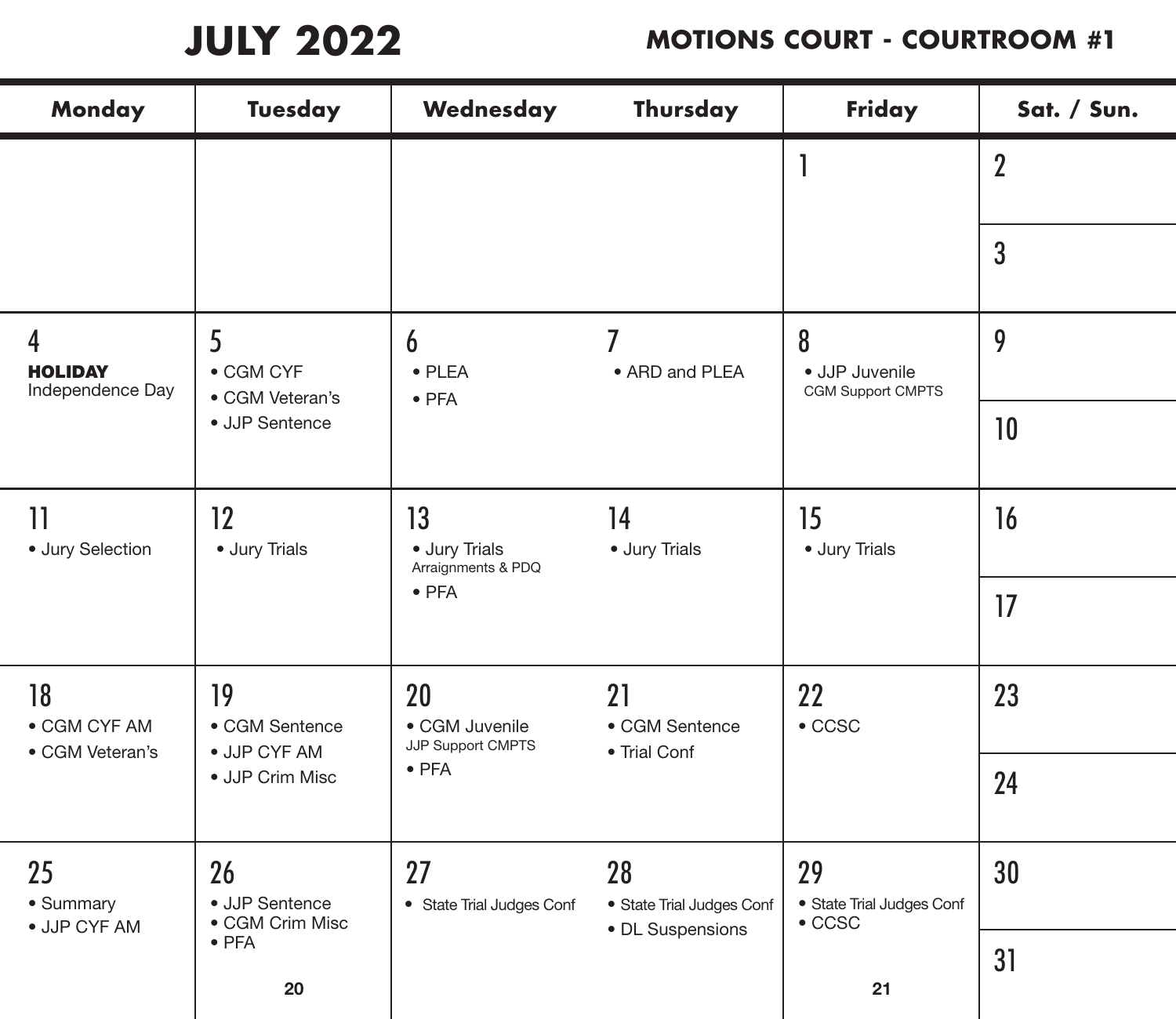**AUGUST 2022**

| Monday                                    | <b>Tuesday</b>                          | Wednesday                                         | Thursday                             | Friday                                      | Sat. / Sun.    |
|-------------------------------------------|-----------------------------------------|---------------------------------------------------|--------------------------------------|---------------------------------------------|----------------|
| • CGM CYF AM<br>• CGM Veteran's           | $\overline{2}$<br>• JJP Sentence        | $\overline{3}$<br>$\bullet$ PLEA<br>$\bullet$ PFA | 4<br>• ARD and PLEA                  | 5<br>· JJP Juvenile<br>CGM Support CMPTS    | $\overline{6}$ |
|                                           |                                         |                                                   |                                      | 7                                           |                |
| 8<br>· Jury Selection                     | 9<br>· Jury Trials                      | 10<br>• Jury Trials<br>Arraignments & PDQ         | 11<br>· Jury Trials                  | 12<br>· Jury Trials                         | 13             |
|                                           |                                         | $\bullet$ PFA                                     |                                      |                                             | 14             |
| 15<br>• Civil Jury Trials<br>· JJP CYF AM | 17<br>16<br>• Civil Jury Trials         | • Civil Jury Trials<br>$\bullet$ PFA              | 18<br>• Civil Jury Trials            | 19<br>• Civil Jury Trials<br>$\bullet$ CCSC | 20             |
|                                           |                                         |                                                   |                                      | 21                                          |                |
| 22<br>• CGM CYF AM<br>• CGM Veteran's     | 23<br>• JJP Sentence<br>• CGM Crim Misc | 24<br>$\bullet$ PFA                               | 25<br>• CGM Sentence<br>• Trial Conf | 26<br>$\bullet$ CCSC                        | 27             |
|                                           |                                         |                                                   |                                      |                                             | 28             |
| 29<br>• Summary<br>· JJP CYF AM           | 30<br>• CGM Sentence<br>• JJP CRIM MISC | 31<br>• CGM Juvenile<br>JJP Support CMPTS         |                                      |                                             |                |
|                                           | 22                                      | $\bullet$ PFA                                     |                                      | 23                                          |                |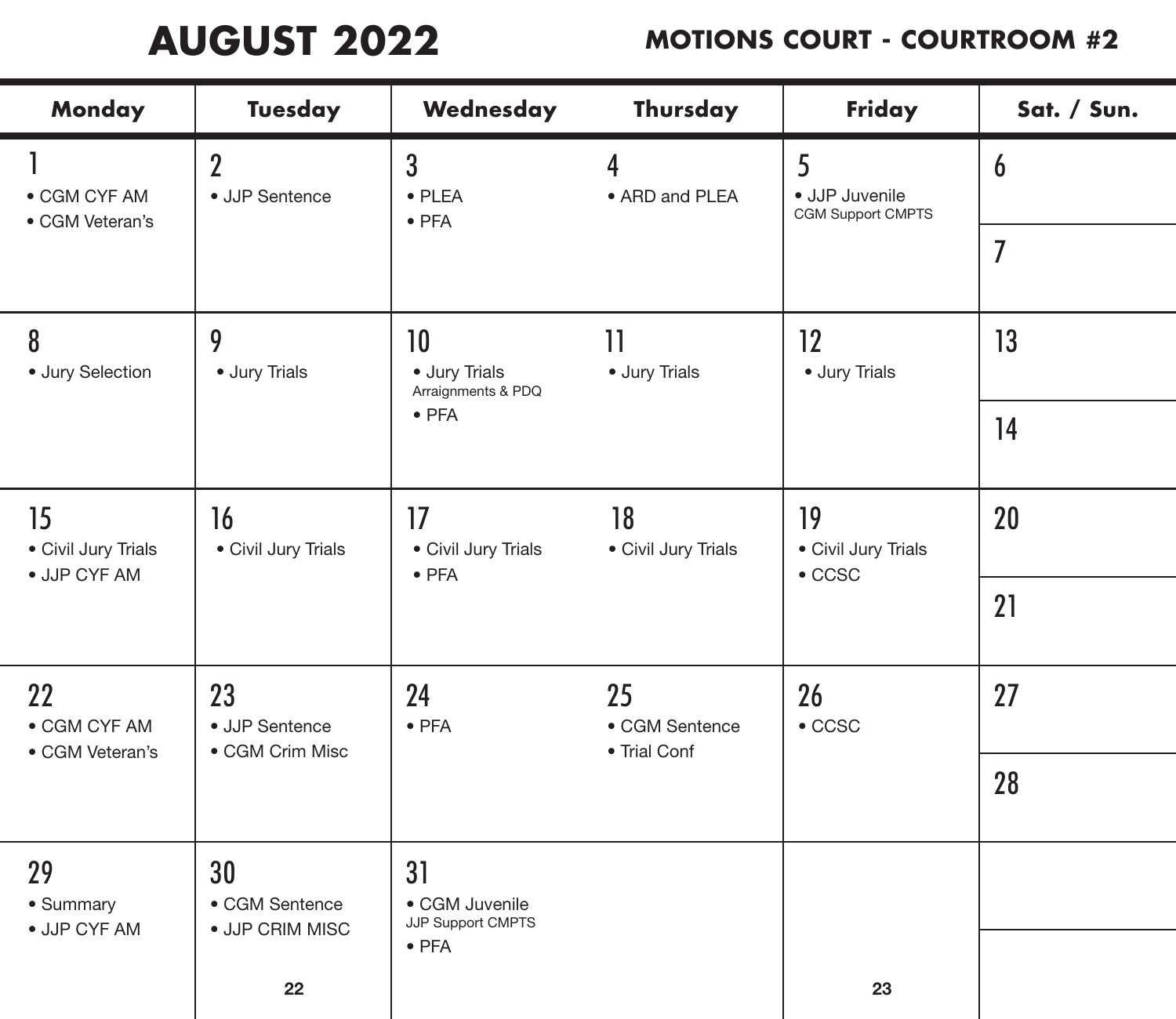# **SEPTEMBER 2022**

| <b>Monday</b>                    | <b>Tuesday</b>                    | Wednesday                                         | Thursday                                                      | Friday                                      | Sat. / Sun.    |
|----------------------------------|-----------------------------------|---------------------------------------------------|---------------------------------------------------------------|---------------------------------------------|----------------|
|                                  |                                   |                                                   |                                                               | $\overline{2}$                              | $\mathbf{3}$   |
|                                  |                                   |                                                   |                                                               |                                             | $\overline{4}$ |
| 5<br><b>HOLIDAY</b><br>Labor Day | 6<br>• CGM CYF<br>• CGM Veteran's | $\overline{I}$<br>$\bullet$ PLEA<br>$\bullet$ PFA | 8<br>• ARD and PLEA                                           | 9<br>· JJP Juvenile<br>CGM Support CMPTS    | 10             |
| • JJP Sentence                   |                                   |                                                   |                                                               |                                             | 11             |
| 13<br>12<br>· Jury Selection     | · Jury Trials                     | 14<br>· Jury Trials<br>Arraignments & PDQ         | 15<br>· Jury Trials                                           | 16<br>· Jury Trials                         | 17             |
|                                  |                                   | $\bullet$ PFA                                     |                                                               |                                             | 18             |
| 19<br>• Civil Jury Trials        | 20<br>• Civil Jury Trials         | 21<br>• Civil Jury Trials<br>$\bullet$ PFA        | 22<br>• Civil Jury Trials<br>• Trial Conf<br>• DL Suspensions | 23<br>• Civil Jury Trials<br>$\bullet$ CCSC | 24             |
| · JJP CYF AM<br>• CGM Sentence   |                                   |                                                   |                                                               |                                             | 25             |
| 28<br>26<br>• Summary            | • JJP Sentence<br>• CGM Crim Misc | 29<br>• CGM Juvenile<br>JJP Support CMPTS         | 27<br>• CGM Sentence<br>• JJP Crim Misc                       | 30<br>$\bullet$ CCSC<br>· JJP CYF AM        |                |
| • CGM CYF AM<br>• CGM Veteran's  | 24                                | $\bullet$ PFA                                     |                                                               | 25                                          |                |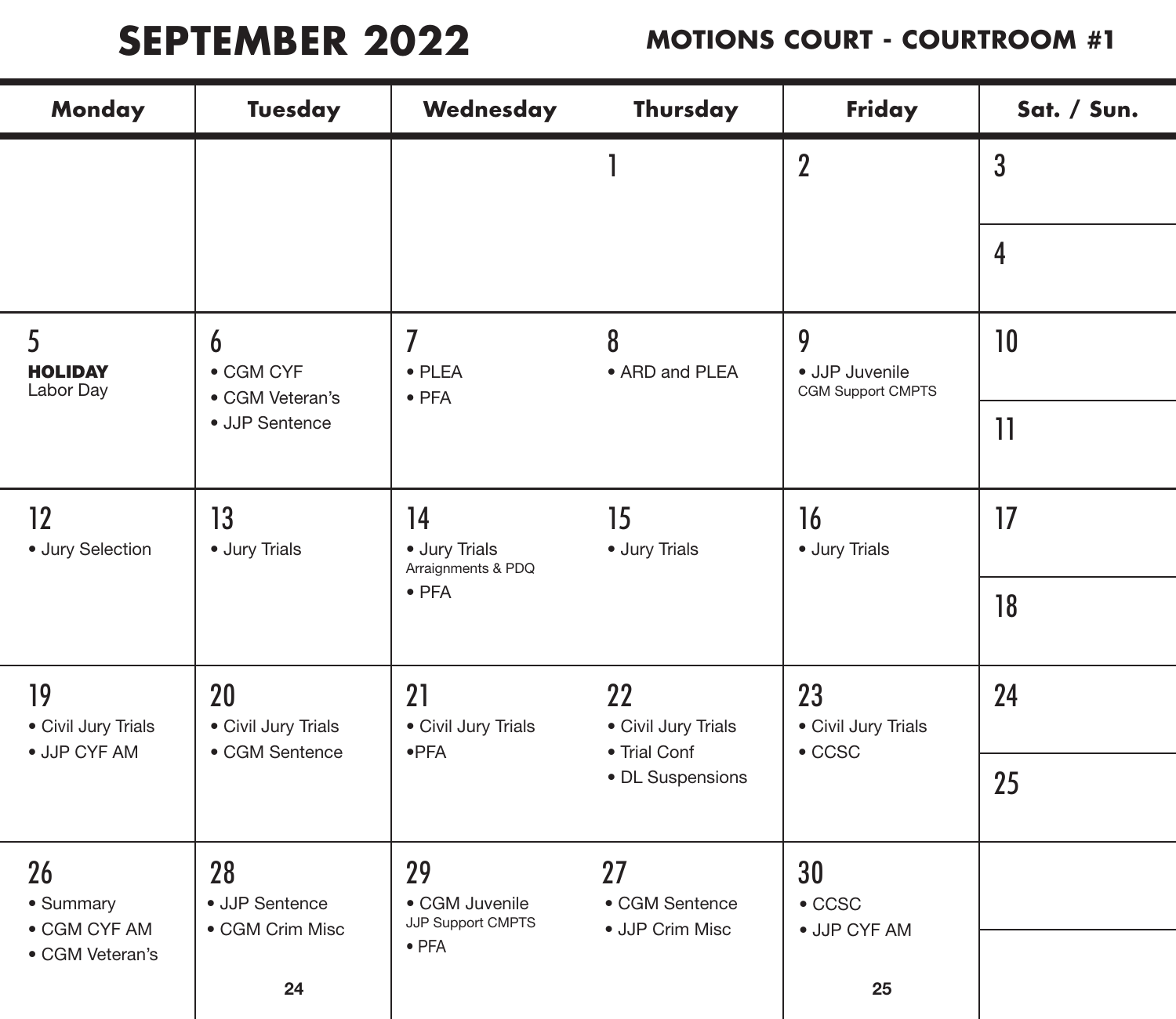## **OCTOBER 2022**

| <b>Monday</b>                                     | <b>Tuesday</b>                              | Wednesday                                                                              | Thursday                                  | Friday                                      | Sat. / Sun.      |
|---------------------------------------------------|---------------------------------------------|----------------------------------------------------------------------------------------|-------------------------------------------|---------------------------------------------|------------------|
|                                                   |                                             |                                                                                        |                                           |                                             |                  |
|                                                   |                                             |                                                                                        |                                           |                                             | $\boldsymbol{2}$ |
| $\overline{3}$<br>• CGM CYF AM<br>• CGM Veteran's | $\overline{4}$<br>• JJP Sentence            | 5<br>$\bullet$ PLEA<br>$\bullet$ PFA                                                   | 6<br>• ARD and PLEA                       | 7<br>· JJP Juvenile<br>CGM Support CMPTS    | 8                |
|                                                   |                                             |                                                                                        |                                           |                                             | 9                |
| 10 <sup>°</sup><br><b>HOLIDAY</b><br>Columbus Day | 11<br>· Jury Selection                      | 13<br>$12 \,$<br>· Jury Trials<br>· Jury Trials<br>Arraignments & PDQ<br>$\bullet$ PFA | 14<br>· Jury Trials                       | 15                                          |                  |
|                                                   |                                             |                                                                                        |                                           | 16                                          |                  |
| 17<br>• Civil Jury Trials<br>· JJP CYF AM         | 18<br>• Civil Jury Trials<br>• CGM Sentence | 19<br>• Civil Jury Trials                                                              | 20<br>• Civil Jury Trials<br>• Trial Conf | 21<br>• Civil Jury Trials<br>$\bullet$ CCSC | 22               |
|                                                   |                                             | $\bullet$ PFA                                                                          |                                           |                                             | 23               |
| • CGM CYF AM<br>24<br>• CGM Veteran's             | 25<br>• JJP Sentence<br>• CGM Crim Misc     | 26<br>• CGM Juvenile<br>JJP Support CMPTS                                              | 27<br>• CGM Sentence<br>· JJP Crim Misc   | 28<br>$\bullet$ CCSC                        | 29               |
| • Summary<br>31<br>· JJP CYF AM                   | 26                                          | • Costs and Fines<br>$\bullet$ PFA                                                     |                                           | 27                                          | 30               |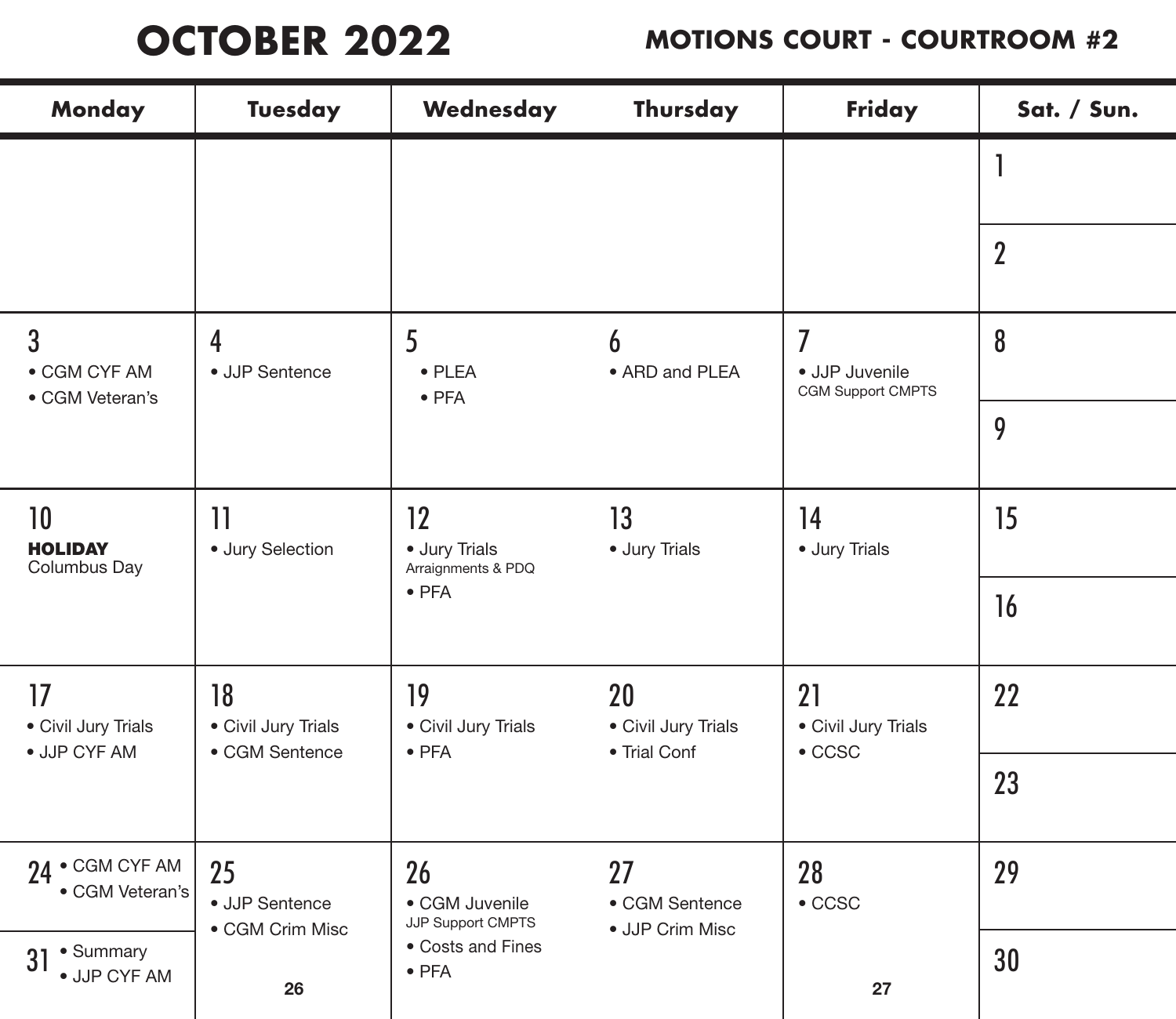# **NOVEMBER 2022**

| Monday                                | <b>Tuesday</b>                                                                                                                     | Wednesday                                         | Thursday                                 | Friday                                   | Sat. / Sun.      |
|---------------------------------------|------------------------------------------------------------------------------------------------------------------------------------|---------------------------------------------------|------------------------------------------|------------------------------------------|------------------|
|                                       | • JJP Sentence                                                                                                                     | $\overline{2}$<br>$\bullet$ PLEA<br>$\bullet$ PFA | 3<br>• ARD and PLEA                      | 4<br>· JJP Juvenile<br>CGM Support CMPTS | 5                |
|                                       |                                                                                                                                    |                                                   |                                          |                                          | $\boldsymbol{6}$ |
| 7<br>· Jury Selection                 | 8<br>10<br>$\overline{\mathbf{1}}$<br>9<br>· Jury Trials<br><b>HOLIDAY</b><br>· Jury Trials<br>• Jury Trials<br>Arraignments & PDQ | Veterans Day                                      | 12                                       |                                          |                  |
|                                       |                                                                                                                                    | $\bullet$ PFA                                     |                                          |                                          | 13               |
| 14<br>• CGM CYF AM<br>• CGM Veteran's | 15<br>· JJP CYF AM                                                                                                                 | 16<br>$\bullet$ PFA                               | 17<br>• CGM Sentence<br>• DL Suspensions | 18<br>$\bullet$ CCSC                     | 19               |
|                                       |                                                                                                                                    |                                                   |                                          |                                          | 20               |
| 21<br>· JJP CYF AM                    | 22<br>23<br>• JJP Sentence                                                                                                         | $\bullet$ CCSC<br>$\bullet$ PFA                   | 24<br><b>HOLIDAY</b><br>Thanksgiving Day | 25<br><b>HOLIDAY</b>                     | 26               |
|                                       | • CGM Crim Misc                                                                                                                    |                                                   |                                          |                                          | 27               |
| 28<br>· Summary<br>• CGM CYF AM       | 29<br>• CGM Sentence<br>• JJP Crim Misc                                                                                            | 30<br>• CGM Juvenile<br>JJP Support CMPTS         |                                          |                                          |                  |
| • CGM Veteran's                       | 28                                                                                                                                 |                                                   |                                          | 29                                       |                  |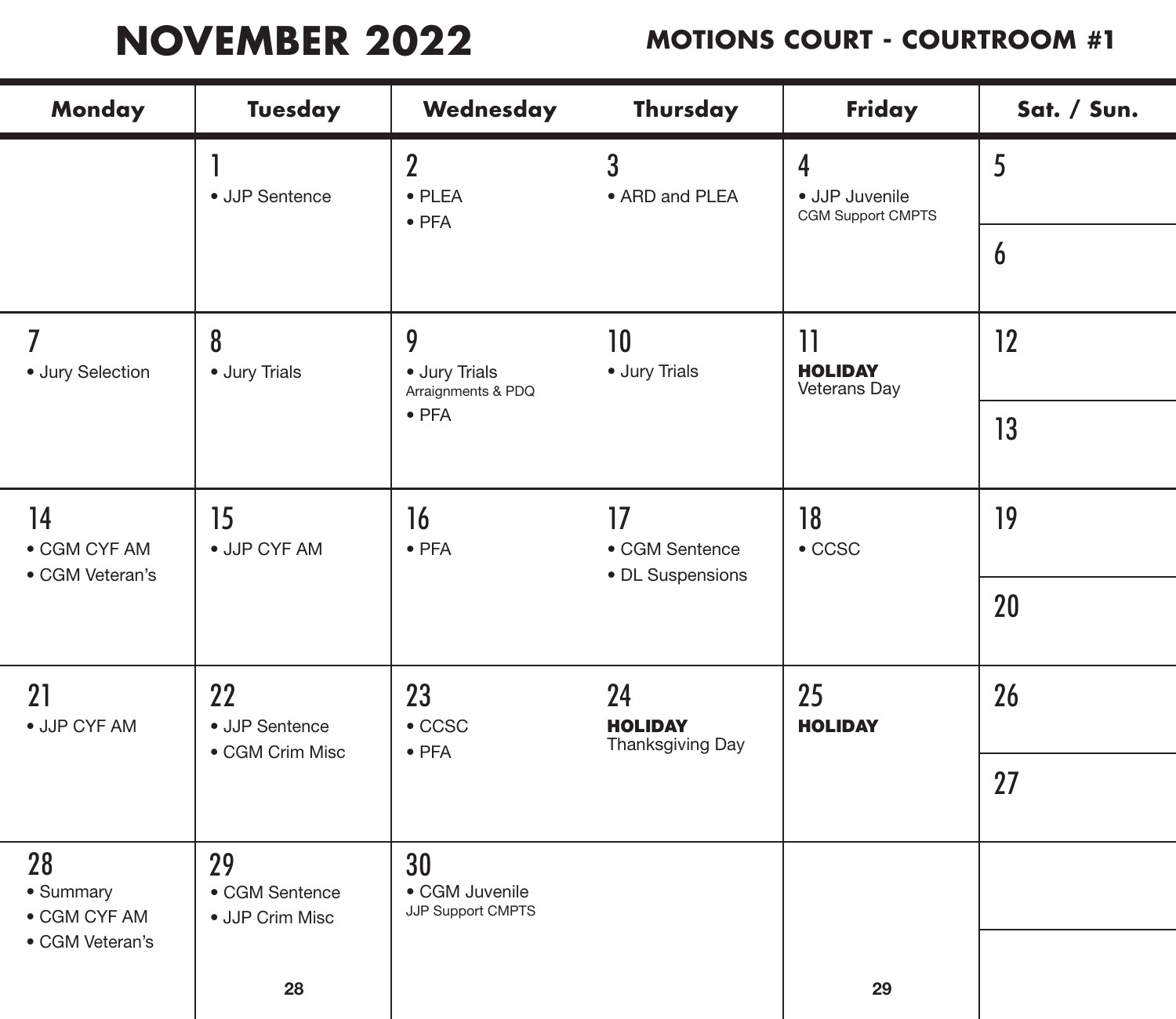# **DECEMBER 2022**

| Monday                          | <b>Tuesday</b>                          | Wednesday                                                                             | Thursday                          | Friday                                   | Sat. / Sun.    |
|---------------------------------|-----------------------------------------|---------------------------------------------------------------------------------------|-----------------------------------|------------------------------------------|----------------|
|                                 |                                         |                                                                                       | • Trial Conf                      | $\overline{2}$                           | $\overline{3}$ |
|                                 |                                         |                                                                                       |                                   |                                          | $\overline{4}$ |
| 5<br>• CGM CYF AM               | 6<br>• JJP Sentence                     | $\overline{I}$<br>$\bullet$ PLEA<br>$\bullet$ PFA                                     | 8<br>• ARD and PLEA               | 9<br>· JJP Juvenile<br>CGM Support CMPTS | 10             |
| • JJP CYF PM<br>• CGM Veteran's |                                         |                                                                                       |                                   | $\mathbf{1}$                             |                |
| 12<br>· Jury Selection          | 13<br>· Jury Trials                     | 14<br>15<br>· Jury Trials<br>· Jury Trials<br>Arraingments and PDQ's<br>$\bullet$ PFA |                                   | 16<br>· Jury Trials                      | 17             |
|                                 |                                         |                                                                                       |                                   | 18                                       |                |
| 19<br>• Summary<br>• CGM CYF AM | 20<br>• JJP Sentence<br>• CGM CRIM MISC | 21<br>• CGM Juvenile<br>JJP Support CMPTS                                             | 22<br>• CGM Sentence              | 23<br><b>HOLIDAY</b>                     | 24             |
| • CGM Veteran's                 | · JJP CYF PM                            | $\bullet$ PFA                                                                         | · JJP CRIM MISC<br>$\bullet$ CCSC |                                          | 25             |
| 26<br><b>HOLIDAY</b>            | 27<br>• CGM Sentence                    | 28<br>$\bullet$ PFA                                                                   | 29                                | 30<br>$\bullet$ CCSC                     | 31             |
|                                 | $30\,$                                  |                                                                                       |                                   | 31                                       |                |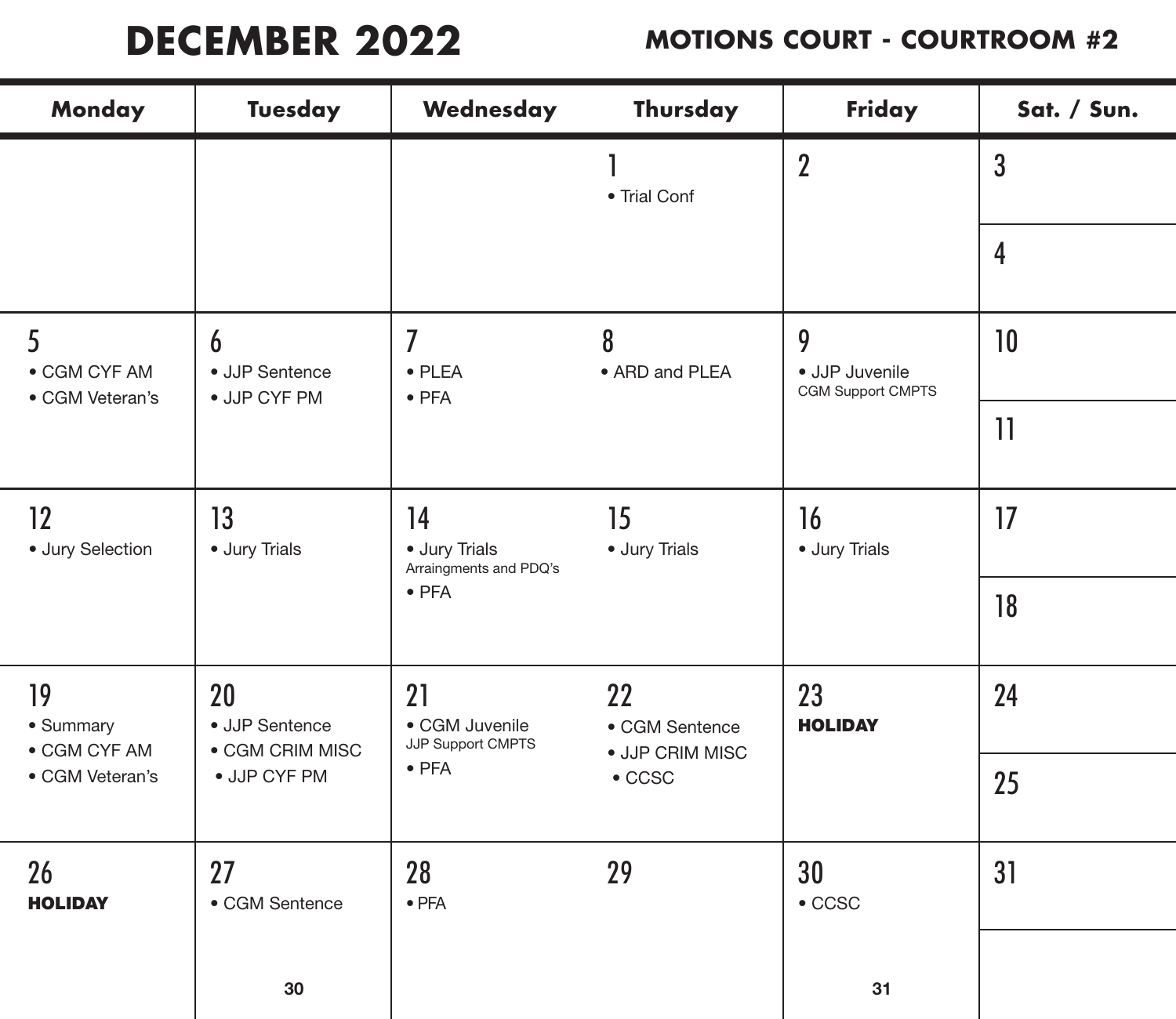**JANUARY 2023**

| Monday         | <b>Tuesday</b>        | Wednesday               | Thursday  | Friday | Sat. / Sun.      |
|----------------|-----------------------|-------------------------|-----------|--------|------------------|
|                |                       |                         |           |        |                  |
|                |                       |                         |           |        | 1                |
| $\overline{2}$ | $\overline{3}$        | $\overline{\mathbf{4}}$ | 5         | 6      | $\overline{I}$   |
|                |                       |                         |           |        | $\boldsymbol{8}$ |
| 9              | 10                    | $\left  {}\right $      | 12        | 13     | 14               |
|                |                       |                         |           |        | 15               |
| 16             | 17                    | 18                      | 19        | 20     | 21               |
|                |                       |                         |           |        | 22               |
| 23             | 24                    | 25                      | <b>26</b> | 27     | 28               |
| 30             | $\overline{31}$<br>32 |                         |           | 33     | 29               |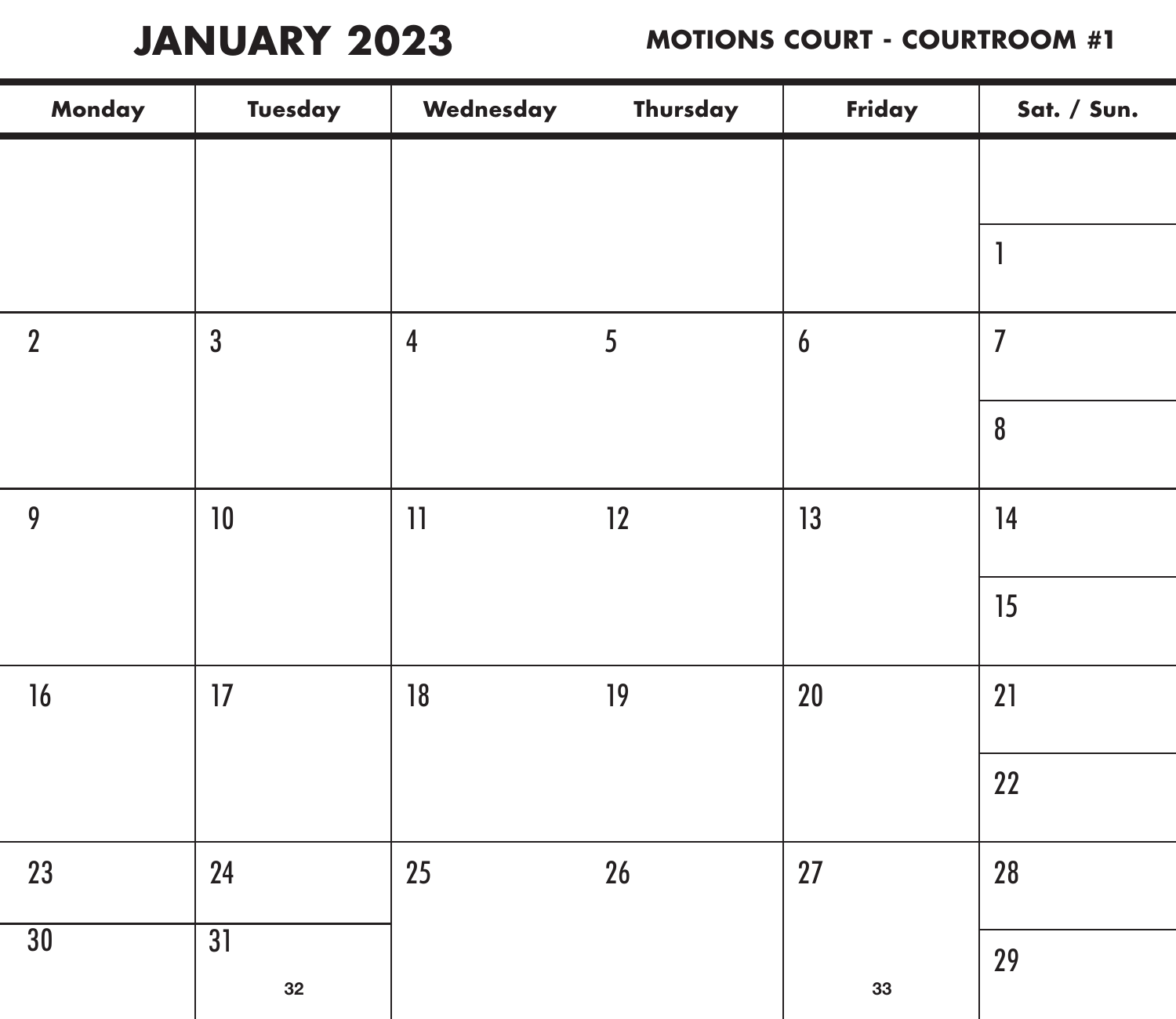#### MAGISTERIAL DISTRICTS OF ARMSTRONG COUNTY MAGISTERIAL

#### **J. Gary DeComo**

Magisterial District Judge (33-3-01)

#### **Municipalities Comprising Dist.:**

Cadogan Township—Ford City Borough Ford Cliff Borough—Freeport Borough Manor Township—Manorville Borough North Buffalo Township—South Buffalo Township

#### **James H. Owen**

Magisterial District Judge (33-3-02)

#### **Municipalities Comprising Dist.:**

Applewold Borough—Bradys Bend Township East Franklin Township—Hovey Township Kittanning Borough—Parker City Borough Perry Township—Rayburn Township Sugarcreek Township—Washington Township West Franklin Township—West Kittanning Borough Worthington Borough

#### **James Andring**

Magisterial District Judge (33-3-03)

#### **Municipalities Comprising Dist.:**

Apollo Borough—Bethel Township Gilpin Township—Kiskiminetas Township Leechburg Borough—North Apollo Borough Parks Township

#### **Kevin L. McCausland**

Magisterial District Judge (33-3-04)

#### **Municipalities Comprising Dist.:**

Atwood Borough — Boggs Township Burrell Township — Cowanshannock Township Dayton Borough — Elderton Borough Kittanning Township — Madison Township Mahoning Township — Pine Township Plumcreek Township — Redbank Township Rural Valley Borough — South Bend Township South Bethlehem Borough — Valley Township Wayne Township

# DISTRICT JUDGES

#### **District No. 1**

#### **J. Gary DeComo**

 **206 Fifth Ave. Ford City, PA 16226 Office Telephone: (724) 763-7866 Home Telephone: (724) 763-2305**

#### **District No. 2**

#### **James H. Owen**

 **128 South Grant Avenue Kittanning, PA 16201 Office Telephone: (724) 543-2313 Home Telephone: (724) 543-2118**

#### **District No. 3**

#### **James Andring 241 Market Street Leechburg, PA 15656 Office Telephone: (724) 842-3571 Home Telephone: (724) 478-1091**

#### **District No. 4**

### **Kevin L. McCausland**

 **720 Main Street Rural Valley, PA 16249 Office Telephone: (724) 783-6886 Home Telephone: (724) 783-2175**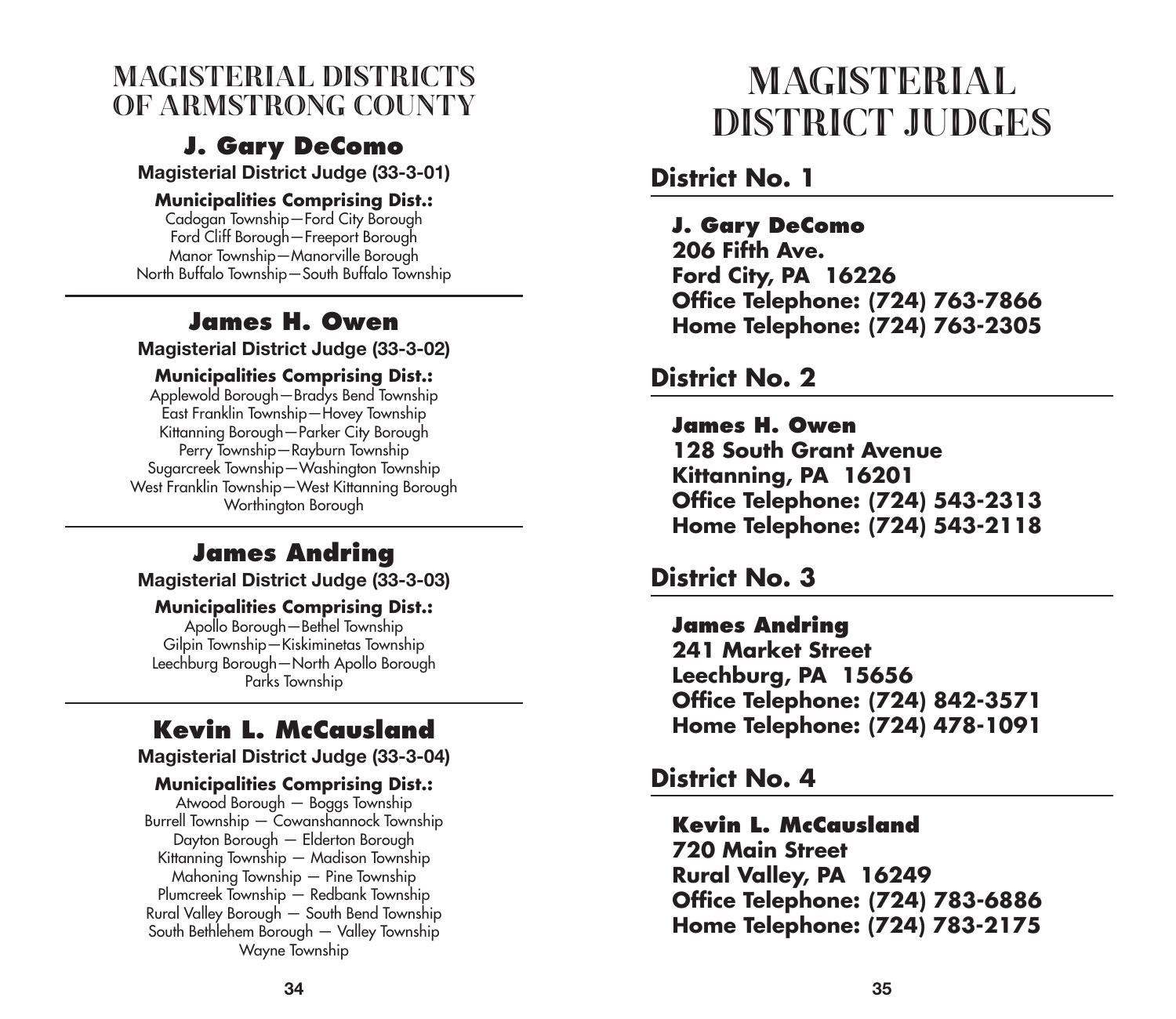#### NOTICE:

IF A MATTER REQUIRES IMMEDIATE ATTENTION AFTER REGULAR BUSINESS HOURS, CALL ONLY THE DISTRICT JUDGE NOTED ON THE EMERGENCY DUTY SCHEDULE. IN ADDITION, IF A MATTER REQUIRES IMMEDIATE ATTENTION DURING REGULAR BUSINESS HOURS AND THE DISTRICT JUDGE OF YOUR DISTRICT IS NOT AVAILABLE, CALL THE DISTRICT JUDGE NOTED ON THE EMERGENCY DUTY SCHEDULE.

#### DEFENDANTS, ON SUMMARY WARRANTS, SHALL BE BROUGHT BEFORE THE DISTRICT JUDGE OF ORIGIN ONLY DURING REGULAR BUSINESS HOURS UNLESS PRIOR APPROVAL HAS BEEN GIVEN BY THE DISTRICT JUDGE.

THE PERIOD FOR WHICH THE NAMED DISTRICT JUDGE WILL BE ON TWENTY-FOUR HOUR ALERT FOR THE ENTIRE COUNTY COMMENCES AT 4:30 P.M. ON FRIDAY AND CONTINUES THROUGH THE ENSUING WEEKEND AND THE FOLLOWING WEEK UNTIL 4:30 P.M. THE FOLLOW - ING FRIDAY.

#### **MAGISTERIAL DISTRICT JUDGE EMERGENCY DUTY 2021 SCHEDULE**

| <b>WEEK OF:</b> |                          |              | <b>DISTRICT JUDGE</b> |            |
|-----------------|--------------------------|--------------|-----------------------|------------|
|                 | <b>December</b> 31, 2021 | January      | 7, 2022               | Andring    |
| January         | 7, 2022                  |              | 14                    | McCausland |
|                 | 14                       |              | 21                    | Owen       |
|                 | 21                       |              | 28                    | DeComo     |
|                 | 28                       | February     | 4                     | Andring    |
| <b>February</b> | 4                        |              | 11                    | McCausland |
|                 | 11                       |              | 18                    | DeComo     |
|                 | 18                       |              | 25                    | Owen       |
|                 | 25                       | <b>March</b> | 4                     | Andring    |
| <b>March</b>    | 4                        |              | 11                    | McCausland |
|                 | 11                       |              | 18                    | DeComo     |
|                 | 18                       |              | 25                    | Owen       |
|                 | 25                       | <b>April</b> | 1                     | Andring    |
| April           | 1                        |              | 8                     | McCausland |
|                 | 8                        |              | 15                    | DeComo     |
|                 | 15                       |              | 22                    | Owen       |
|                 | 22                       |              | 29                    | Andring    |
|                 | 29                       | May          | 6                     | McCausland |
| May             | 6                        |              | 13                    | DeComo     |
|                 | 13                       |              | 20                    | Owen       |

| May            | 20 |                 | 27             | Andring    |
|----------------|----|-----------------|----------------|------------|
|                | 27 | June            | 3              | DeComo     |
| June           | 3  |                 | 10             | McCausland |
|                | 10 |                 | 17             | Owen       |
|                | 17 |                 | 24             | Andring    |
|                | 24 | July            | 1              | DeComo     |
| July           | 1  |                 | 8              | McCausland |
|                | 8  |                 | 15             | Owen       |
|                | 15 |                 | 22             | Andring    |
|                | 22 |                 | 29             | McCausland |
|                | 29 | <b>August</b>   | 5              | DeComo     |
| <b>August</b>  | 5  |                 | 12             | Owen       |
|                | 12 |                 | 19             | Andring    |
|                | 19 |                 | 26             | Owen       |
|                | 26 | September 2     |                | DeComo     |
| September 2    |    |                 | 9              | McCausland |
|                | 9  |                 | 16             | Andring    |
|                | 16 |                 | 23             | McCausland |
|                | 23 |                 | 30             | DeComo     |
|                | 30 | <b>October</b>  | 7              | Owen       |
| <b>October</b> | 7  |                 | 14             | DeComo     |
|                | 14 |                 | 21             | McCausland |
|                | 21 |                 | 28             | Andring    |
|                | 28 | <b>November</b> | $\overline{4}$ | Owen       |
| November 4     |    |                 | 11             | DeComo     |
|                | 11 |                 | 18             | McCausland |
|                | 18 |                 | 25             | Owen       |
|                | 25 | December 2      |                | Andring    |
| December 2     |    |                 | 9              | Owen       |
|                | 9  |                 | 16             | McCausland |
|                | 16 |                 | 23             | DeComo     |
|                | 23 |                 | 30             | Andring    |
|                | 30 | January         | 6, 2023        | Owen       |
|                |    |                 |                |            |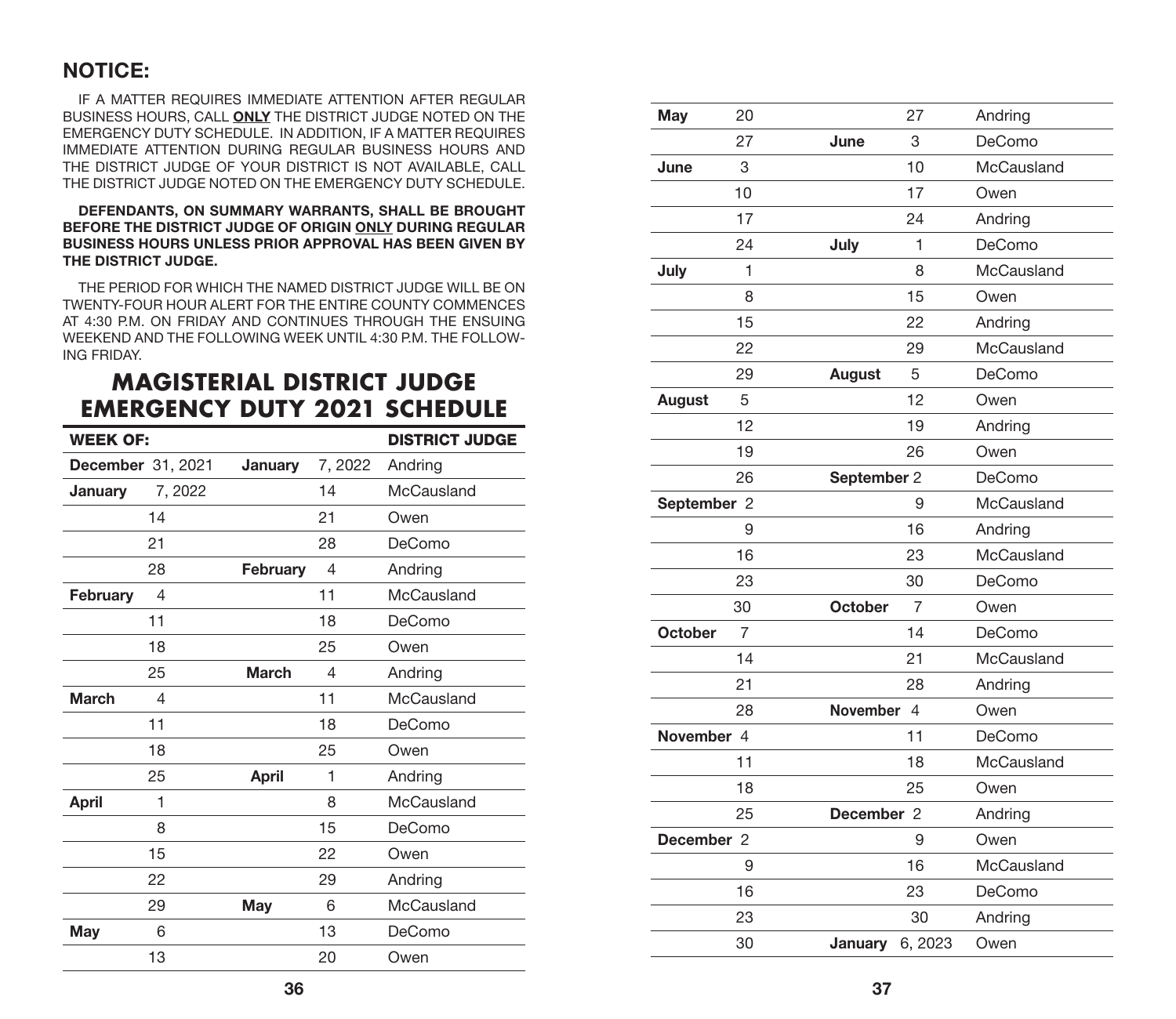| <b>NOTES</b> | <b>NOTES</b> |
|--------------|--------------|
|              |              |
|              |              |
|              |              |
|              |              |
|              |              |
|              |              |
|              |              |
|              |              |
|              |              |
|              |              |
|              |              |
|              |              |
|              |              |
|              |              |
|              |              |
|              |              |
|              |              |